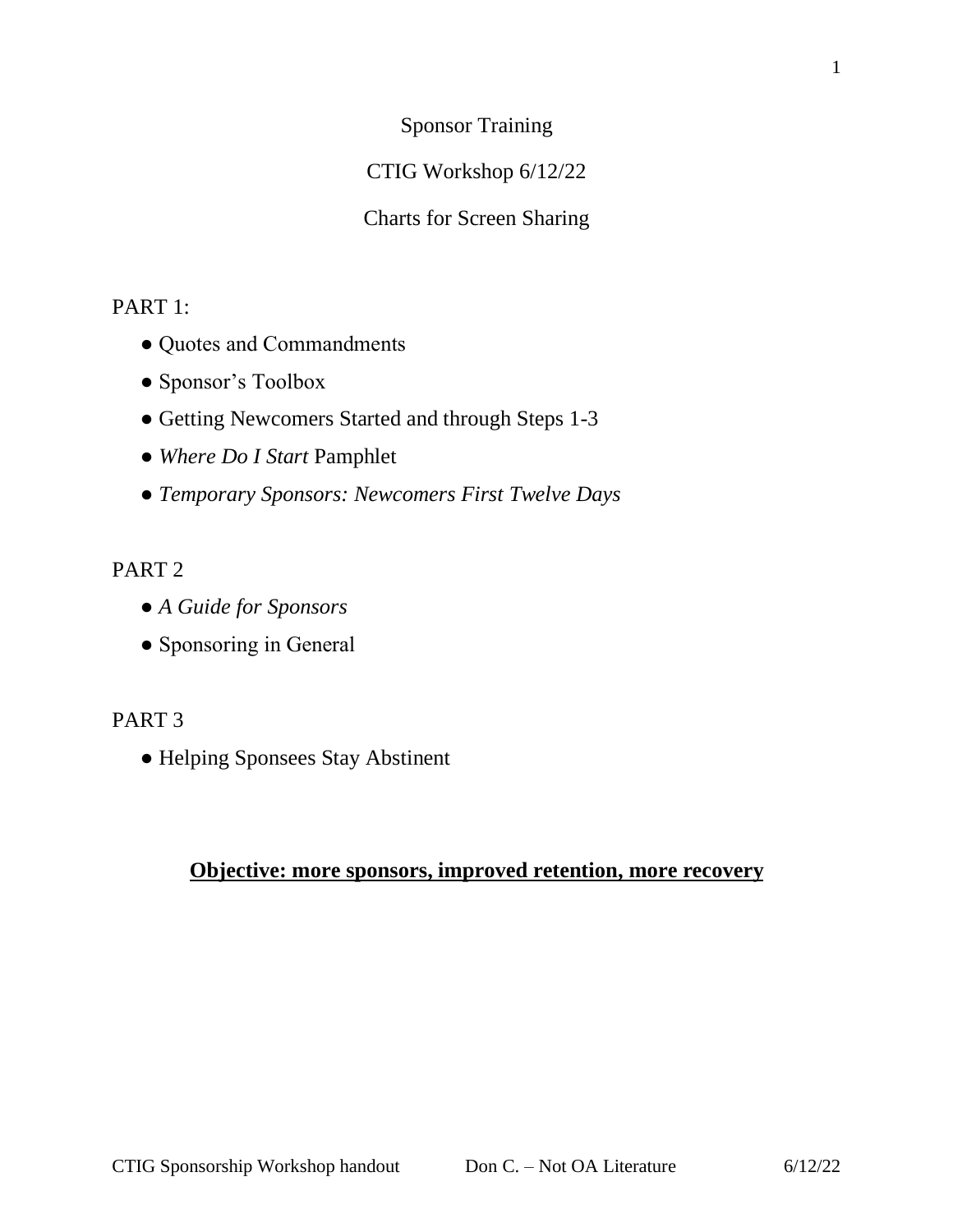### **The Ten Commandments of Being a Sponsor**

- 1. A sponsor's job is to stay abstinent and help others get and stay abstinent.
- 2. In the beginning, set goals and expectations with your sponsee
- 3. Keep your conversation focused on recovery and living in the solution
- 4. Share your experience, don't give advice. (ask questions instead)
- 5. Don't tell sponsees to do something you haven't done or aren't willing to do.
- 6. Encourage sponsees to seek input from other abstinent OA's with the experience they want or need. Always emphasize widening our safety net.
- 7. Good sponsors are compassionate, exercise patience, and listen well. (Honesty without kindness is cruelty)
- 8. Prepare sponsees to start doing service as early in recovery as possible
- 9. Never underestimate a sponsee's ability to get well.
- 10. Carry the message, don't carry the sponsee.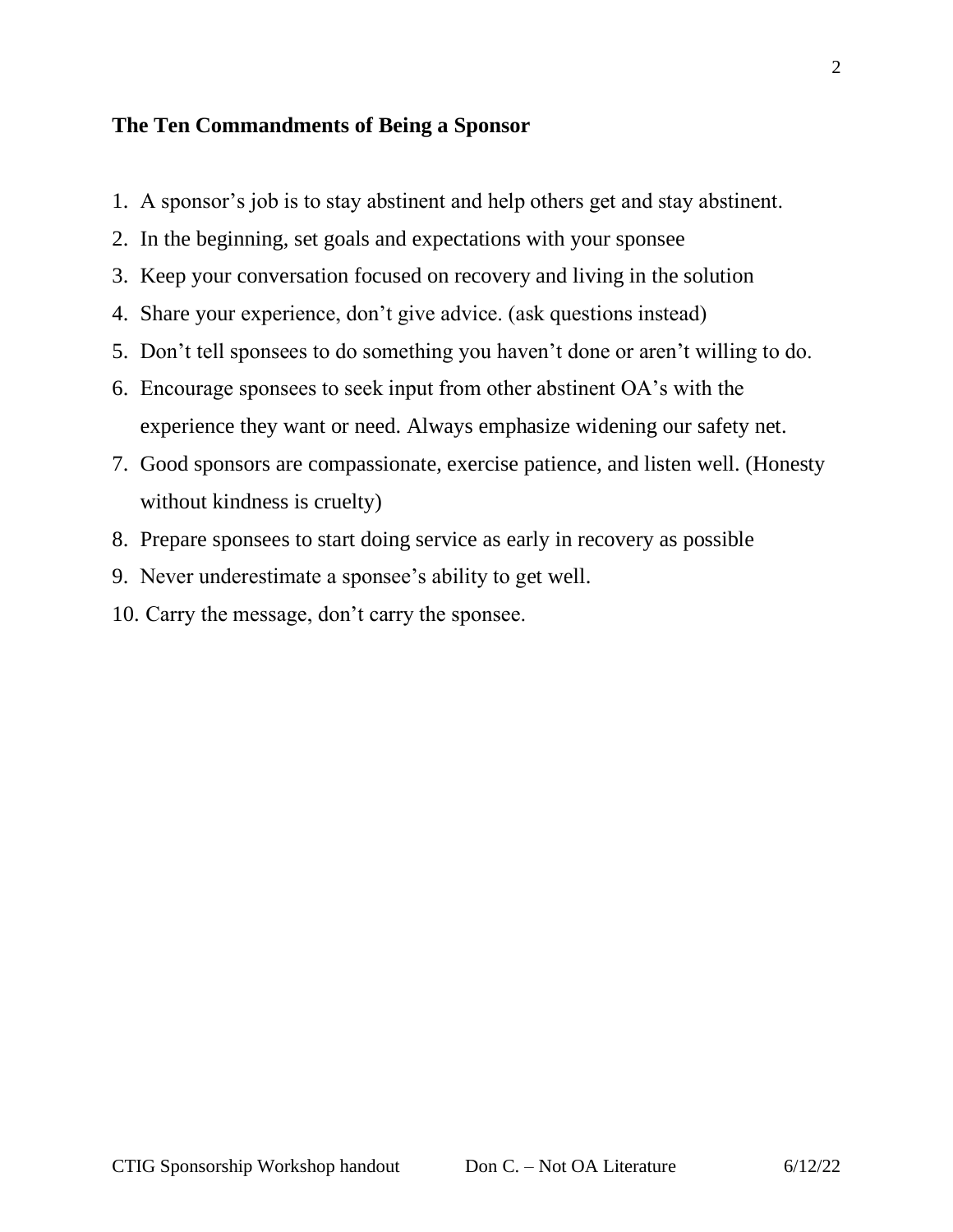### **The Ten Commandments of Being a Sponsee**

- 1. Getting abstinent is probably the hardest thing you'll ever do. Be prepared to talk about new ideas, behaviors & attitudes.
- 2. A good sponsor may be more interested in your welfare than your friendship. Don't take it personally. They have your best interests at heart.
- 3. When in doubt, try to remember why you asked your sponsor to work with you in the first place.
- 4. Not taking a suggestion because it's time-consuming or inconvenient is a lousy reason not to get well. It's the resistance to change that hurts.
- 5. Experience is the best teacher. In the beginning, it comes from someone who's been there. In time, you'll accumulate your own.
- 6. Being expected to be punctual and consistent is not unreasonable. Discipline and structure are compatible with strong recovery.
- 7. Trust in traditional solutions to common OA problems.
- 8. If you're willing to ask the question, be willing to apply the answer.
- 9. If you can base your relationship with your sponsor on trust & honesty, you will recover.
- 10.A good sponsor asks hard questions. When you're tempted to get mad at them, consider where you were before you started working with them. What type of results were you getting with your eating, then, and now?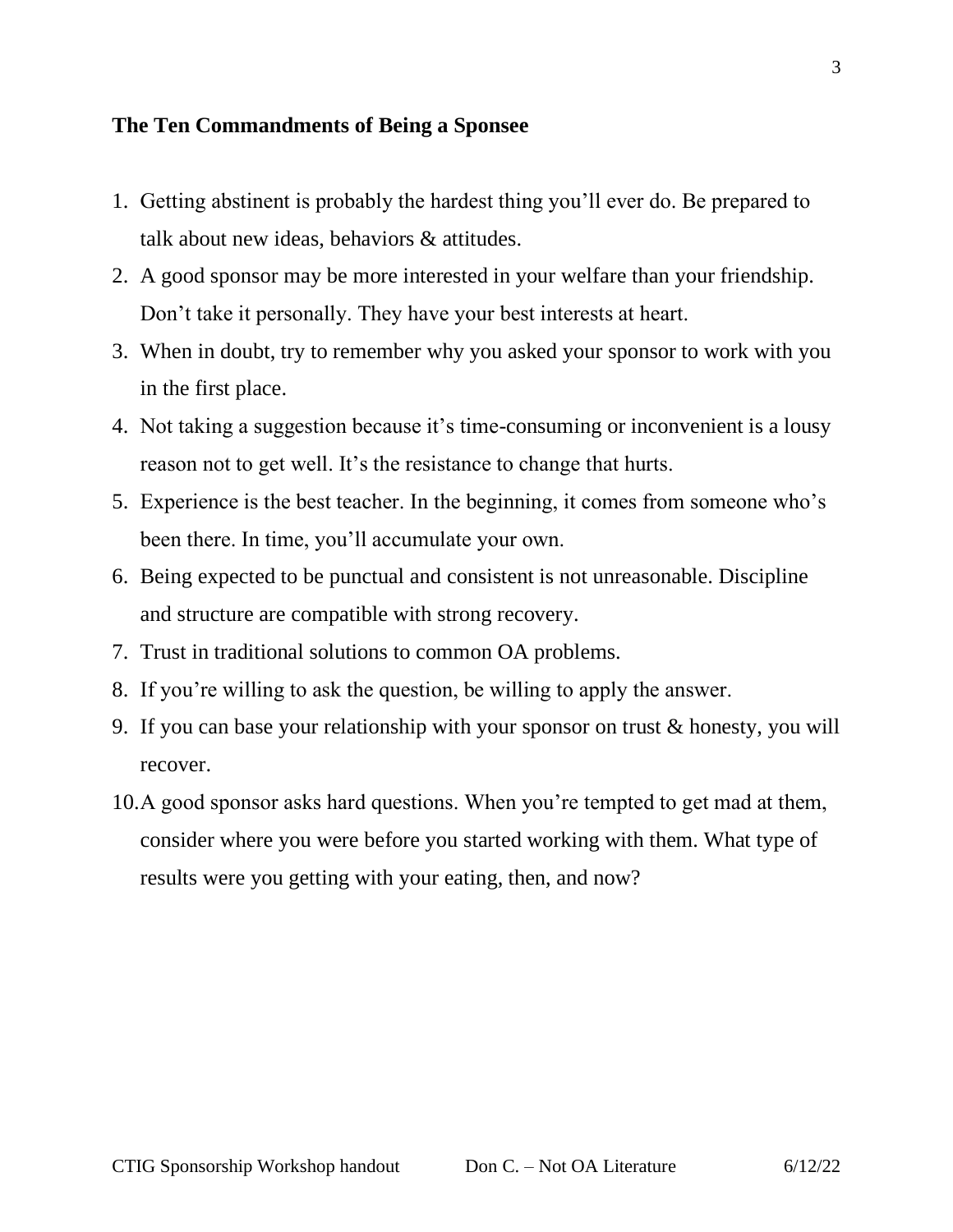# **A Sponsor's Toolbox – Getting a Newcomer Started and Through Steps 1-3**

- 1. *A Guide for Sponsors* pamphlet (includes 30 questions for Steps 1-3)
- 2. Temporary Sponsors: Newcomers First Twelve Days. (OA.ORG)
- 3. *Where Do I Start*? pamphlet.
- 4. *A New Plan of Eating* pamphlet
- 5. *Sponsoring Through the Steps* pamphlet (includes questions for all the Steps)
- 6. *Welcome Back* pamphlet
- 7. *A Lifetime of Abstinence* (incorporates old *Before You Take That First Bite* pamphlet)
- 8. AA Big Book
- 9. *OA 12&12*
- 10. *OA 12&12 Workbook* (questions for all the Steps)
- 11. *OA 12 Step Workshop and Study Guide* (questions for all the Steps)
- 12. 8 Cards: Carrying the Message, Think First, Just for Today, Twelve Stepping a Problem, Many Symptoms-One Solutions; Recovery Checklist; About OA; Fifteen Questions.
- 13. OA.ORG: Sponsor Toolbox 9-page document
- 14. OA.ORG: Strong Abstinence Checklist
- 15. OA.ORG: From Slip or Relapse to Recovery
- 16. OA.ORG: What a sponsor does (10 points) and what a sponsee does (10 points)
- 17. OA.ORG: 12 Steps to a Slip Workshop Guide
- 18. OA.ORG: Podcasts on Planning a Sponsor Workshop
- 19. OA.ORG: Relapse Prevention
- 20. OA.ORG: Been Slipping and Sliding
- 21. OA.ORG: From Slip or Relapse to Recovery
- 22. OA.ORG: Fun and Fellowship
- 23. OA.ORG: Constructing a Sponsorship Success Online Workshop.
- 24. OA.ORG: Relapse Prevention Support Group (RPSG) Workshop (16 pages)
- 25. OA.ORG: A 12th Step Within Guide: Reflections on Relapse and Recovery
- 26. OA.ORG: Podcast: The Importance of Working all 12 Steps Series
- 27. OA.ORG: Podcast: Relapse Survivor and 90 Day Program Forum series
- 28. OA.ORG: Video: Breaking out of Relapse Video
- 29. OA.ORG: Virtual Workshop Recording: Sponsorship Success
- 30. OA.ORG: Sponsor Training Podcasts

*What is a sponsor; Why should you get a sponsor, and how can you get a sponsor; Why be a sponsor; When can you start sponsoring – when can you start being sponsored; Why be a sponsor – why be a sponsee; What are the sponsorship job descriptions – from sponsor to sponsee and back; How can you break down the barriers for both parties; What are some different sponsor styles; How do you work the 12 Steps with a sponsee; Sponsoring through the 12 Steps; How do you work the 12 traditions with a sponsee.*

- 31. Newcomer's Orientation Video on http://oahelps.org
- 32. 3 Column Food Exercise Don C.

**First Things First**: Before doing anything, a new sponsor needs to study the OA pamphlets: *Where Do I Start, A Guide for Sponsors, A New Plan of Eating*, and *Sponsoring Through the Twelve Steps*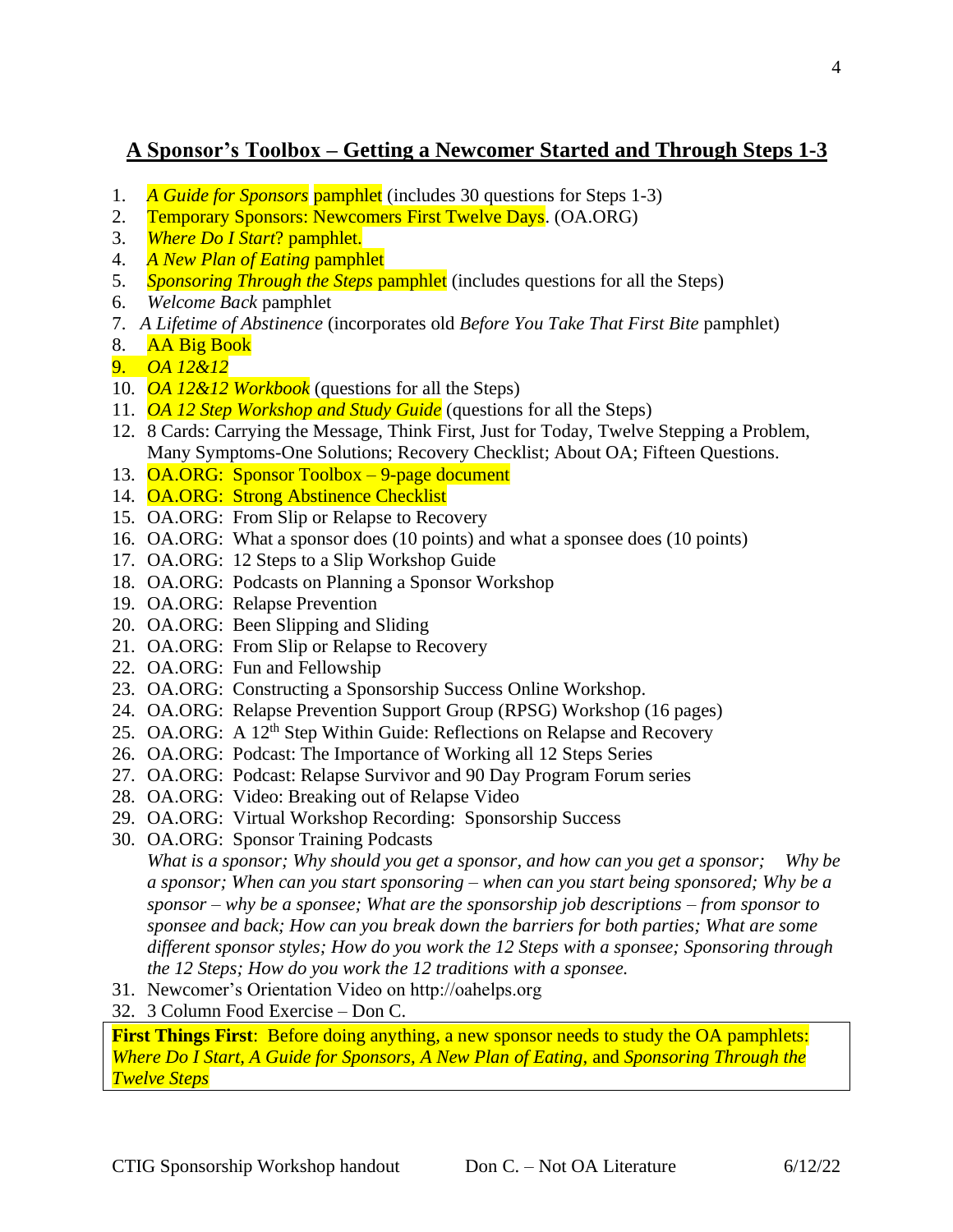# **Where Do I Start Pamphlet**

- 1. 15 Questions
- 2. You Are Not Alone
- 3. Many Symptoms, One Solution
- 4. Abstinence Our Primary Purpose
- 5. The Tools of Recovery
	- A Plan of Eating
	- Sponsorship
	- Meetings
	- Telephone
	- Writing
	- Literature
	- Action Plan
	- Anonymity
	- Service
- 6. Further Information: A Plan of Eating
- 7. Defining a New Way of Eating Is Important
- 8. Developing a Plan of Eating
- 9. The Dignity of Choice
- 10. Choosing Specific Foods to Refrain from —Our "Trigger" or "Binge" Foods
- 11. Choosing Eating Behaviors to Refrain from
- 12. Creating a Plan
- 13. Dealing with Quantities
- 14. Please Note
- 15. Plans of Eating
	- 3-0-1 Plan
	- Basic Plan #1
	- Basic Plan #2
	- High-Carbohydrate Plan
	- Very Low Carbohydrate Plan
- 16. What Is a Serving?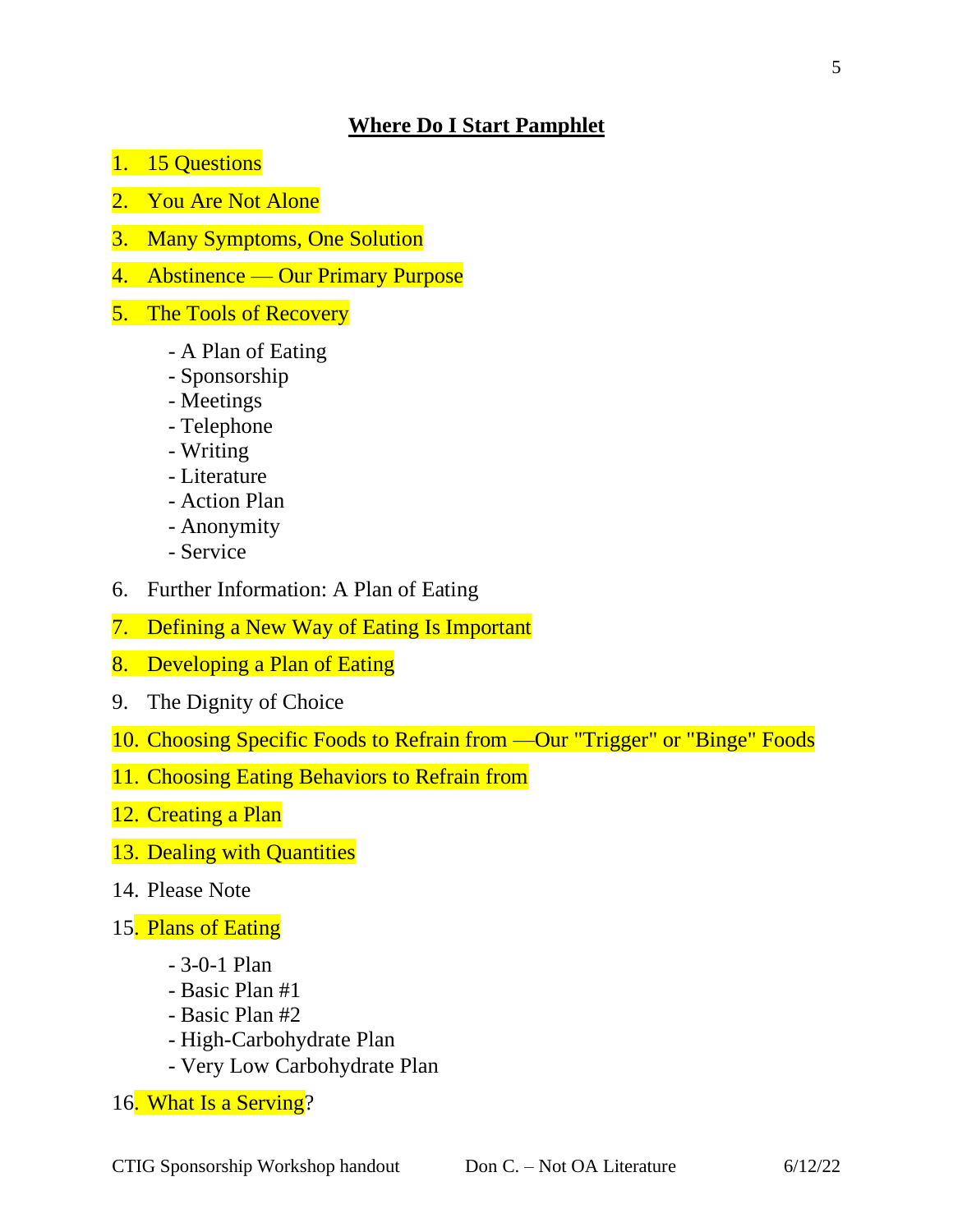- Protein
- Starches/Grains
- Fruit
- Vegetables
- Milk/Milk Substitutes
- Fats Protein
- 18. Note on reading labels
- 19. Structure and Tolerance
- 20. Conclusion
- 21. Frequently Asked Questions— and Answers
	- What is compulsive eating?
	- How can I tell if I am a compulsive overeater?
	- I've failed at every diet. How can OA prevent these "slips"?
	- Can OA help me if I am bulimic or anorexic?
	- Can't a compulsive overeater just use willpower to stop excessive eating?
	- What is meant by "a power greater than ourselves"?
	- Is OA a religious society?
	- Can I stop eating compulsively on my own just through reading OA literature?
	- What are the requirements for OA membership?
	- How much does OA membership cost?
	- How does OA support itself?
	- Who runs OA?
	- What is the Twelve Step recovery program?
	- What is meant by "sanity" as used in the Twelve Steps?
	- What are the Twelve Traditions?
	- Why does OA place such emphasis upon "anonymity"?
	- To the Family of the Compulsive Eater
- 22. Opening and Closing Prayers and Readings
	- Serenity Prayer
	- Third Step Prayer
	- Seventh Step Prayer
	- The OA Promise
- 23. A Final Welcome
- 24. WELCOME HOME!

6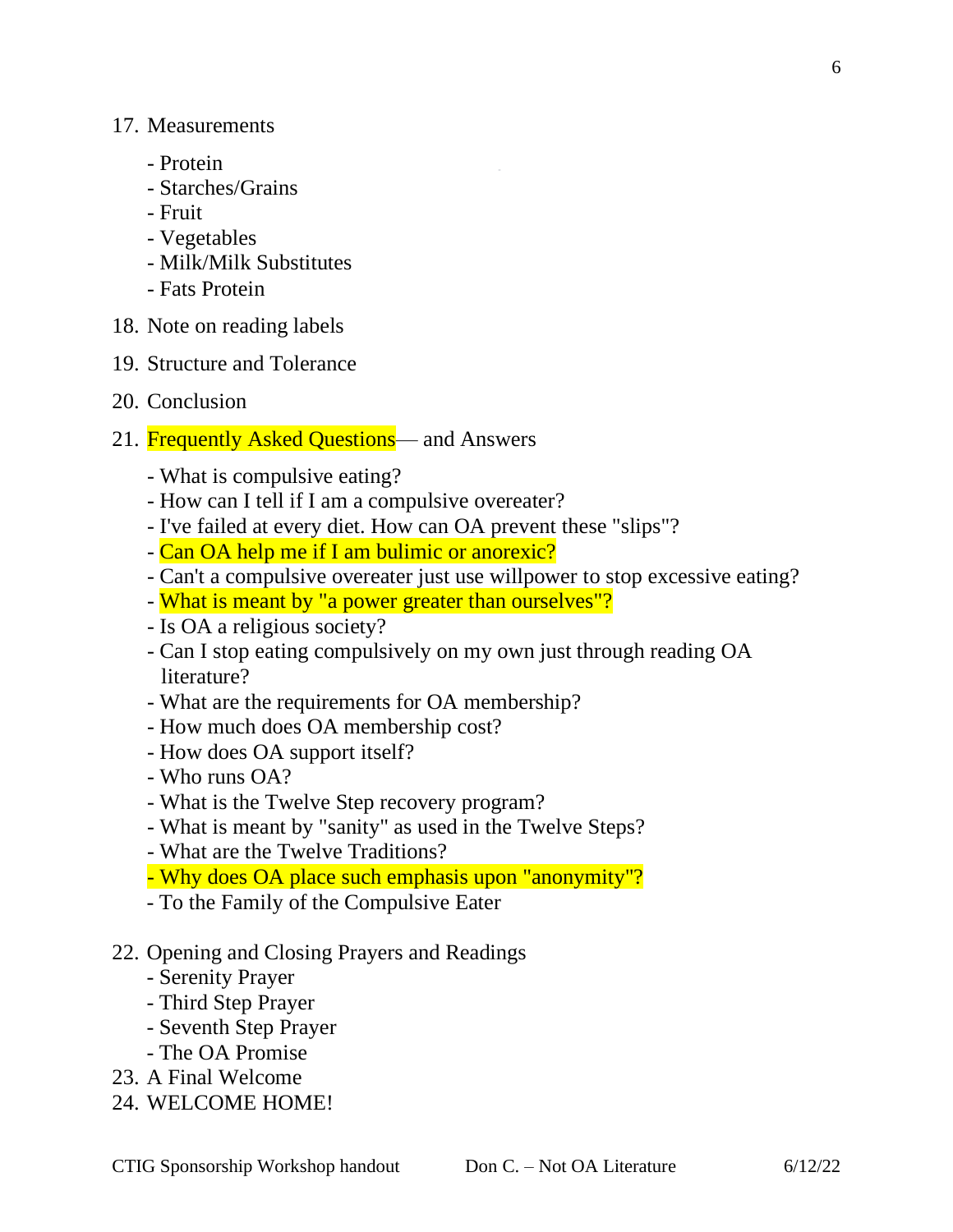

# **Temporary Sponsors: Newcomers' First Twelve Days**

What is the purpose of the *First Twelve Days* in OA?

- To help newcomers, returning OA members, and other members learn about the OA Twelve Step recovery program by using this personal, shortterm introduction to Overeaters Anonymous.
- To help sponsees learn how the OA recovery program might help them to stop hurting themselves with food.
- To help members who may be ready to sponsor but are reluctant to do so. This is an opportunity for a member to help a newcomer in a very structured way and to experience what it might be like to be a regular sponsor.

This program takes place during twelve sessions, which may or may not occur in twelve consecutive days. For instance, you may want to schedule calls on weekdays only. You also may want to look ahead at the sessions, and if you are uncertain about how to discuss any of the topics with the sponsee, you may want to ask your sponsor or another OA member for ideas.

During your calls, share the experience, strength, and hope you have because of the solution offered by working the Twelve Steps of OA. Without dominating the conversation and without judging the sponsee, share just enough to draw them out, answer their questions, and encourage their unique process of discovery and recovery.

Books that are not OA-approved, as well as diets and other programs, are outside issues.

Remember, it is not your responsibility to force someone to be abstinent (nor is it possible). The journey of the sponsee is between that person and their Higher Power. A sponsor is there for support.

#### **First Twelve Days** Instructions

The readings for this program are from the pamphlet *Where Do I Start? Everything a Newcomer Needs to Know.* Both the sponsor and the sponsee should have a copy of this pamphlet.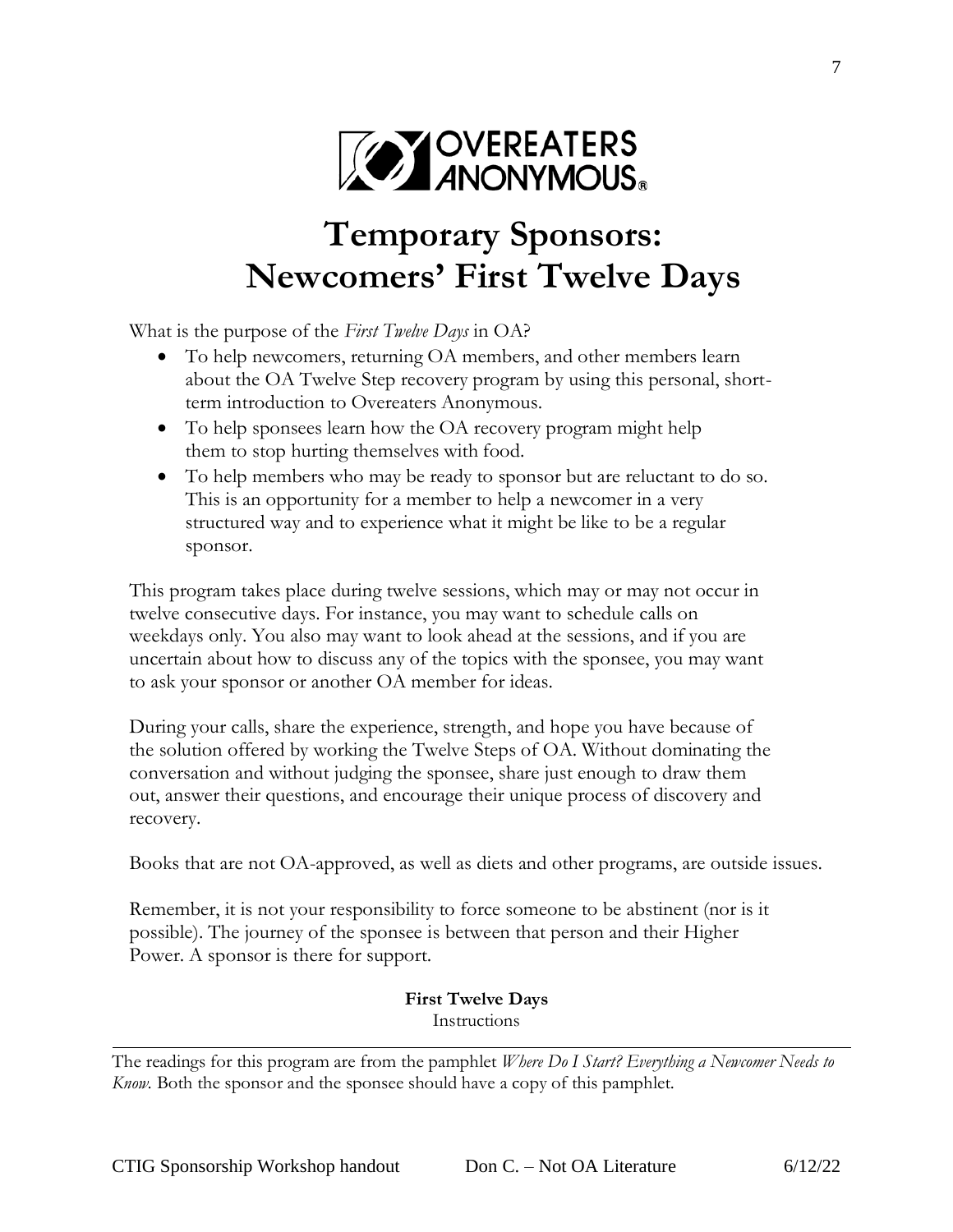| Day                     | <b>Subject and Reading for Sponsee</b>                                                                                                                                                             | <b>Discussion Question(s)</b>                                                                                                                                                                                                                                         |
|-------------------------|----------------------------------------------------------------------------------------------------------------------------------------------------------------------------------------------------|-----------------------------------------------------------------------------------------------------------------------------------------------------------------------------------------------------------------------------------------------------------------------|
| $\vert$ 1               | <b>Fifteen Questions:</b><br>Read "Dear Newcomer" through "You<br>Are Not Alone," on pages 1-3.                                                                                                    | <b>Ask and Discuss:</b><br>Review the Fifteen Questions on pages 1–2. Ask<br>your sponsee to circle the questions they relate to.<br>Discuss their responses. Stress to your sponsee the<br>importance of working the Steps as a vital part of a<br>lasting recovery. |
| $\overline{\mathbf{2}}$ | <b>Requirements:</b><br>Read "What are the requirements for OA<br>membership?" on page 22. Next, read<br>pages 23–24, starting with "Who runs<br>OA?" through "What are the Twelve<br>Traditions?" | <b>Ask and Discuss:</b><br>What led your sponsee to OA? What does/do<br>"eating compulsively" and/or "compulsive food<br>behaviors" mean to the sponsee? Does your sponsee<br>have a desire to stop? Discuss. Listen to your<br>sponsee's concerns about OA. Discuss. |
| $\overline{\mathbf{3}}$ | <b>Symptoms:</b><br>Read "Many Symptoms, One Solution"<br>on pages 4-5, then "Welcome Home" on<br>pages 27-29.                                                                                     | <b>Ask and Discuss:</b><br>Ask your sponsee to write about symptoms they<br>have experienced. How early did these symptoms<br>start? Discuss.                                                                                                                         |
| $\overline{\mathbf{4}}$ | <b>Abstinence:</b><br>Read "Abstinence—Our Primary<br>Purpose," <sup>1, 2</sup> "The Tools of Recovery,"<br>and "A Plan of Eating" on page 5.                                                      | <b>Ask and Discuss:</b><br>Ask your sponsee to write about which compulsive<br>eating or compulsive food behaviors concern them<br>the most. Discuss.                                                                                                                 |

<sup>1</sup> Overeaters Anonymous accepts the following definitions of "abstinence" and "recovery":

1. Abstinence: The act of refraining from compulsive eating and compulsive food behaviors while working towards or maintaining a healthy body weight.

Spiritual, emotional, and physical recovery is achieved through working and living the Overeaters Anonymous Twelve Step program.

<sup>2</sup> In the context of OA members' individual abstinences, "Our Primary Purpose" references the primary purpose of each OA member, which is found in the OA Preamble: "Our primary purpose is to abstain from compulsive eating and compulsive food behaviors and to carry the message of recovery through the Twelve Steps of OA to those who still suffer."

In contrast, Tradition Five is about an OA group's primary purpose and states: "Each group has but one primary purpose—to carry its message to the compulsive overeater who still suffers."

| Day | <b>Subject and Reading for Sponsee</b>                                                                                                         | <b>Discussion Question(s)</b>                                                                                                                                               |
|-----|------------------------------------------------------------------------------------------------------------------------------------------------|-----------------------------------------------------------------------------------------------------------------------------------------------------------------------------|
|     | <b>Meetings:</b><br>Read "Meetings" on page 5, then "How<br>much does OA membership cost?" and<br>"How does OA support itself?" on page<br>22. | <b>Ask and Discuss:</b><br>Suggest that your sponsee make a plan to attend six<br>meetings. This can include face-to-face, phone,<br>online, or videoconferencing meetings. |

<sup>2.</sup> Recovery: Removal of the need to engage in compulsive eating behaviors.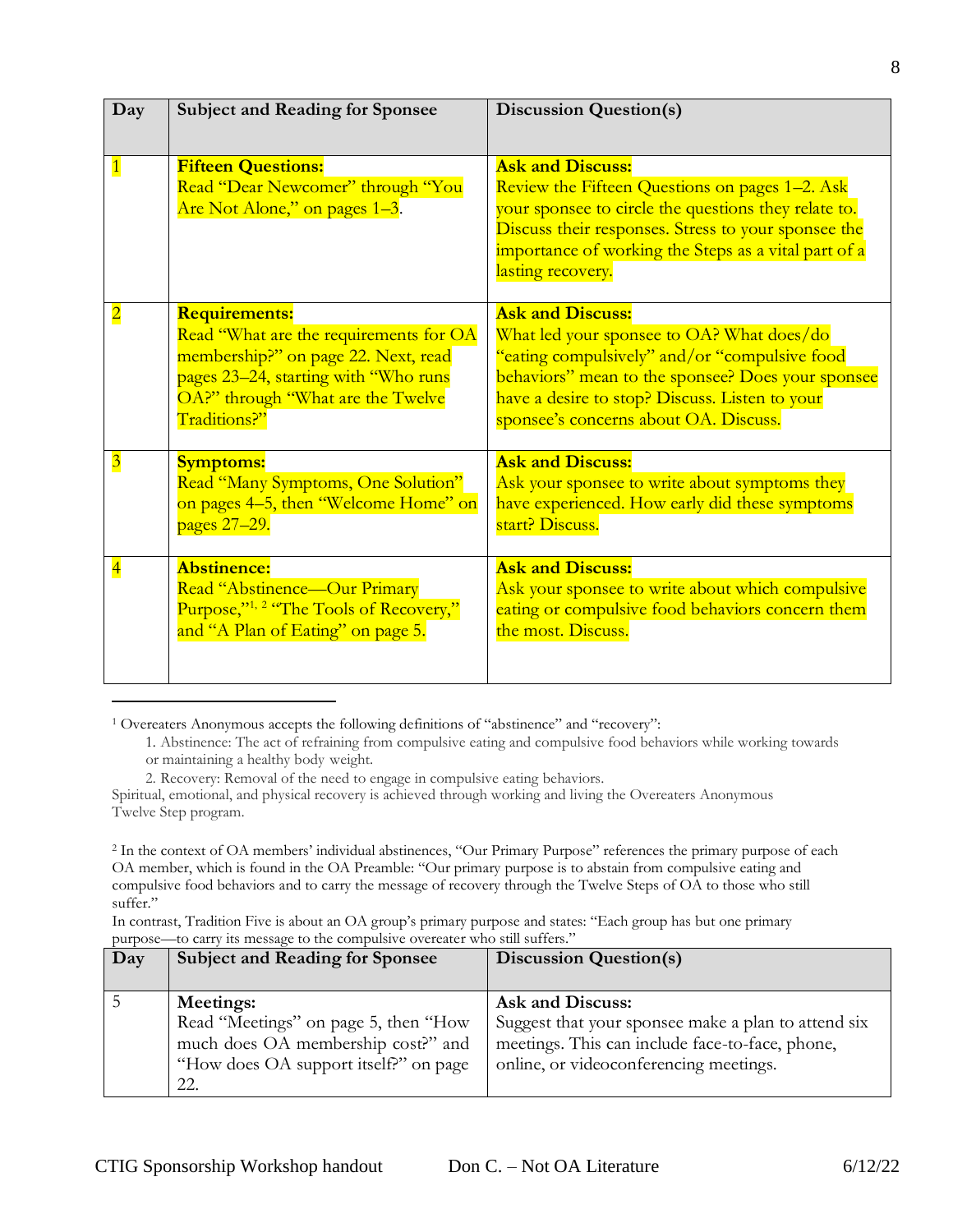| 6  | <b>OA Fellowship:</b><br>Read "Can I stop eating compulsively on<br>my own just through reading OA<br>literature?" on pages 21-22.                                                                       | <b>Ask and Discuss:</b><br>Ask your sponsee to write about their feelings<br>concerning receiving help from other members in<br>OA. Discuss. Suggest that they start contacting<br>members listed on the Where Do I Start? pamphlet<br>provided or their meeting's contact list.                                                                                                                                                              |
|----|----------------------------------------------------------------------------------------------------------------------------------------------------------------------------------------------------------|-----------------------------------------------------------------------------------------------------------------------------------------------------------------------------------------------------------------------------------------------------------------------------------------------------------------------------------------------------------------------------------------------------------------------------------------------|
| 7  | <b>Action Plan and Other Tools:</b><br>Read "Telephone," "Writing,"<br>"Literature," and "Action Plan" on<br>page 6.                                                                                     | Ask and Discuss:<br>Help your sponsee draft an action plan for the next<br>several days that will help support their recovery.<br>Discuss.                                                                                                                                                                                                                                                                                                    |
| 8  | Draft a Food Plan:<br>Read "Disclaimer" on pages 29-30, then<br>pages 7-17, starting with "Further<br>Information: A Plan of Eating" through<br>"Structure and Tolerance."                               | Ask and Discuss:<br>Suggest to your sponsee that, together, you draft an<br>initial food plan that will support them. Discuss, and<br>be sure to tell your sponsee that no sponsor is acting<br>in the capacity of a health care professional.                                                                                                                                                                                                |
| 9  | Anonymity:<br>Read "Anonymity" on page 6, then "Why<br>does OA place such emphasis upon<br>'anonymity'?" on page 25.                                                                                     | Ask and Discuss:<br>Discuss the concept of "anonymity."<br>Discuss the meaning of "humility."                                                                                                                                                                                                                                                                                                                                                 |
| 10 | <b>Are You Convinced?</b><br>Read "What is compulsive eating?"<br>through "Can't a compulsive overeater<br>just use willpower to stop excessive<br>eating?" on pages 18-20.                              | <b>Ask and Discuss:</b><br>Now that your sponsee has been introduced to the<br>OA program and has taken some actions, does your<br>sponsee now consider themself to be a compulsive<br>eater? Ask them to write their thoughts and feelings<br>on this subject. Discuss.                                                                                                                                                                      |
| 11 | <b>Higher Power:</b><br>Read "What is meant by 'a Power greater<br>than ourselves'?" through<br>"Is OA a religious society?" on pages 20-<br>21. Then, read "Structure and Tolerance"<br>on pages 16-17. | Ask and Discuss:<br>Ask your sponsee to write about their understanding<br>of a Higher Power. If they struggle with the concept<br>of a Higher Power, are they open to the idea that a<br>Higher Power can simply be the OA meeting group?<br>Has their food history been characterized by their<br>own willpower going out of control? Might the<br>concept of connecting with a Power greater than<br>oneself help their recovery? Discuss. |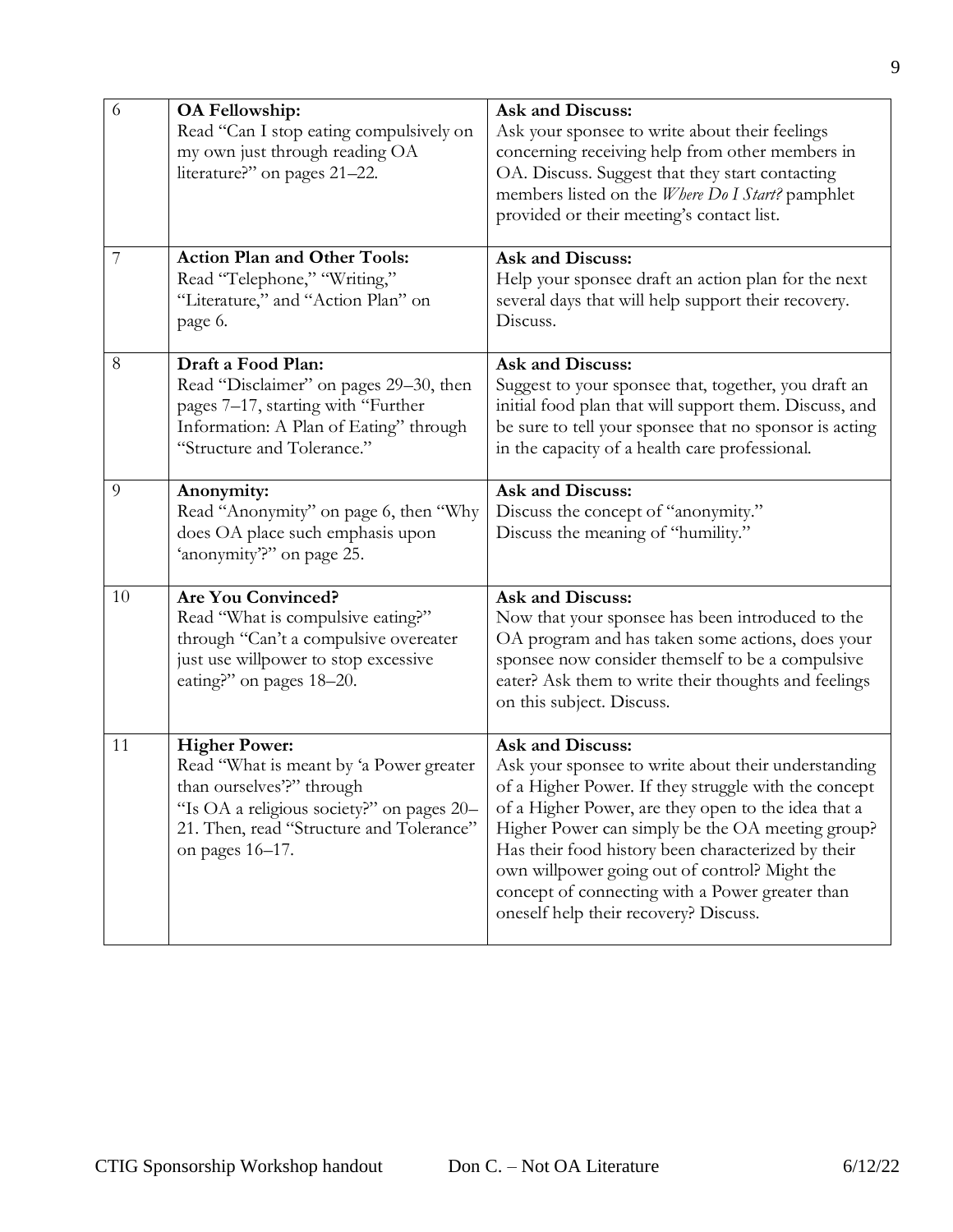| Day | <b>Subject and Reading for Sponsee</b>                                                                                 | <b>Discussion Question(s)</b>                                                                                                                                                                  |
|-----|------------------------------------------------------------------------------------------------------------------------|------------------------------------------------------------------------------------------------------------------------------------------------------------------------------------------------|
|     | What's Next?<br>Read "Service" on pages 6–7, then<br>"Sponsorship" on page 5. Lastly, read<br>"Conclusion" on page 17. | Ask and Discuss:<br>Ask your sponsee to write about their experience of<br>their first twelve days in OA and discuss. Review<br>their action plan for how they will move forward. <sup>3</sup> |

**Remember:** In Overeaters Anonymous, there is hope and help. Together we can recover! If you have questions, comments, or suggestions, please email [info@oa.org.](mailto:info@oa.org)

#### **Find and download Temporary Sponsors: Newcomers' First Twelve Days at [oa.org/sitemap/](https://oa.org/sitemap/) under "Group Resources."**

#### **OA**

#### **Promise**

I put my hand in yours . . . and together we can do what we could never do alone! No longer is there a sense of hopelessness, no longer must we each depend upon our own unsteady willpower. We are all together now, reaching out our hands for power and strength greater than ours, and as we join hands, we find love and understanding beyond our wildest dreams.



<sup>3</sup>Upon the conclusion of the twelfth session, you will want to offer either to continue as the individual's regular sponsor or assist this person in finding such a sponsor.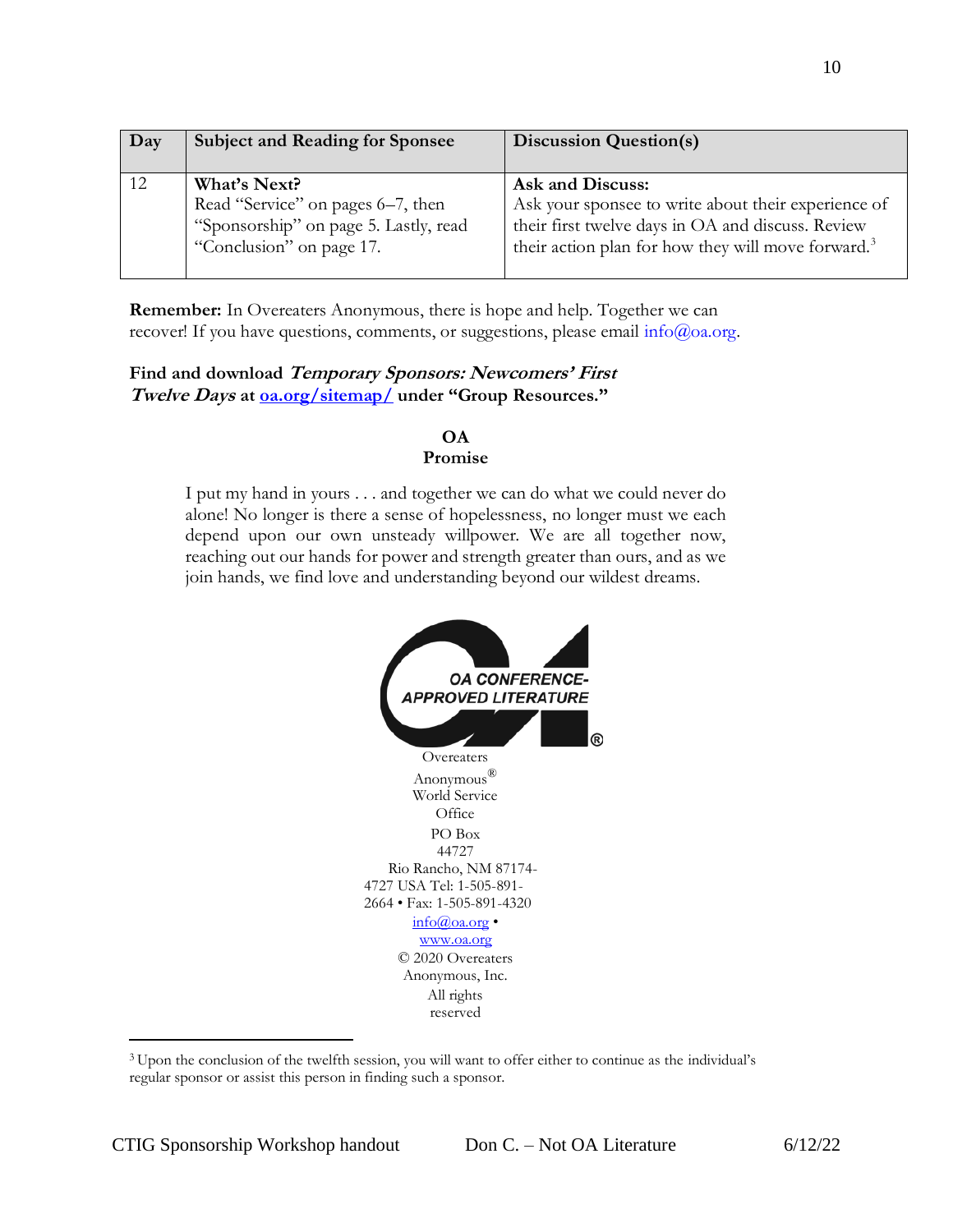# Excerpts from Where Do I Start

# **You Are Not Alone**; **Many Symptoms, One Solution**

Fundamental concepts are introduced here:

- food is hurting our life in many ways
- we are ashamed of our behavior with food
- we are not like normal people when it comes to eating in that our bodies and minds send us signals about food quite different from normal eaters
- many of us can't stop after starting to eat certain foods and even when we eventually stop, we can't stop ourselves from starting again
- $\bullet$  we have a condition of body and mind an illness for which OA offers a solution
- we have found a way to abstain from our compulsive behaviors related to food, diets, weight, exercise, and/or body image.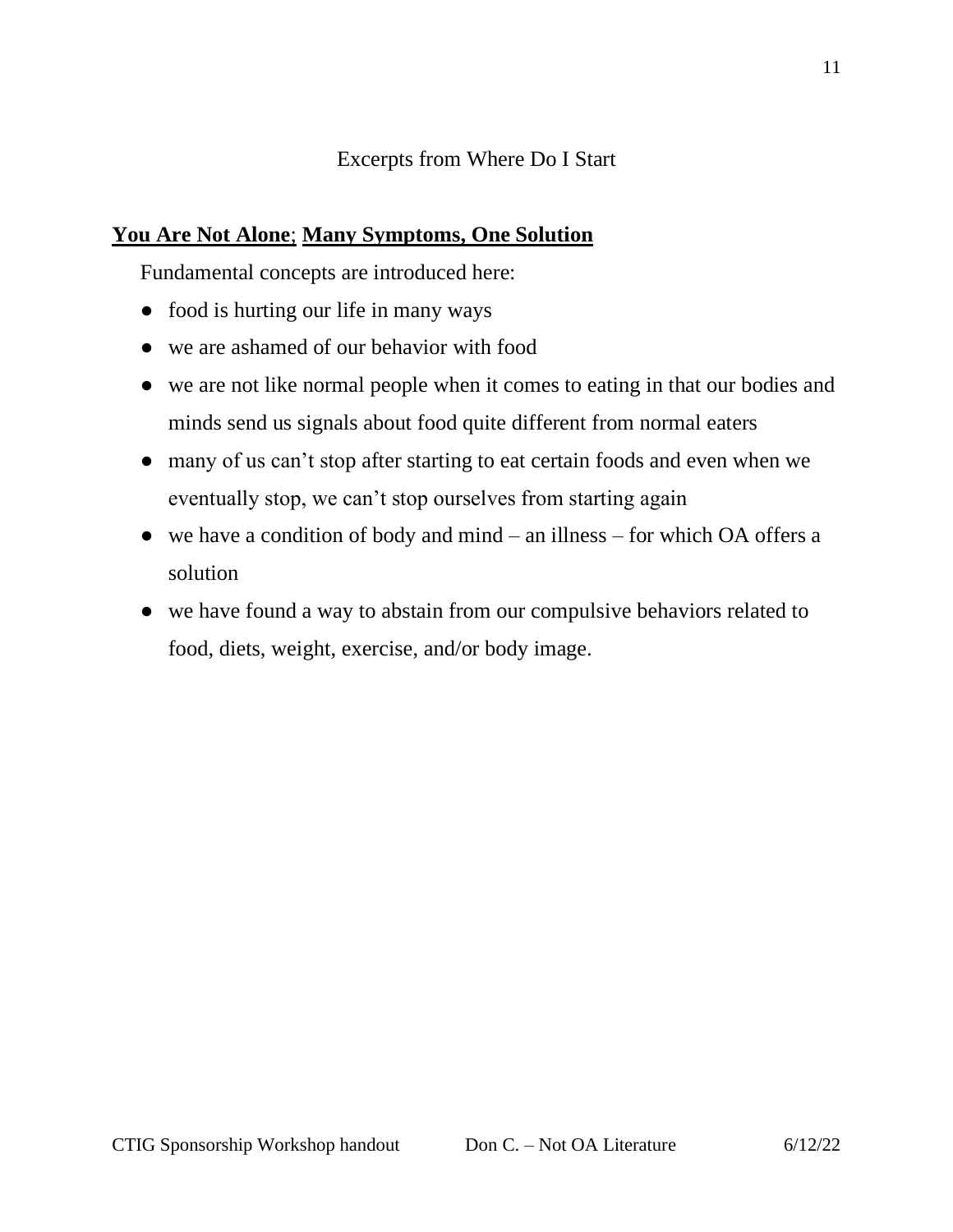# **Plan of Eating Tool**

Key concepts covered:

- a plan of eating is not a diet
- it is a new way of eating according to our physical needs rather than our emotional cravings
- we are not like normal eaters who stop when they're full, and do not hide food, nor do they feel guilt and shame about their eating
- our problem is not weakness or lack of will power we have a disease over which willpower, good intentions and resolutions are useless.

# **Developing a Plan of Eating**

The beginning of concrete actions by the newcomer.

Key concepts covered:

- $\bullet$  we must develop a sensible plan of eating in advance we cannot make up our minds as we go
- this plan separates (divorces) our eating from our emotions
- the plan needs to state what, when, where, and how much
- we are more likely to stick to our plan if we commit it daily to a sponsor
- $\bullet$  this is a one day at a time do not think about doing it forever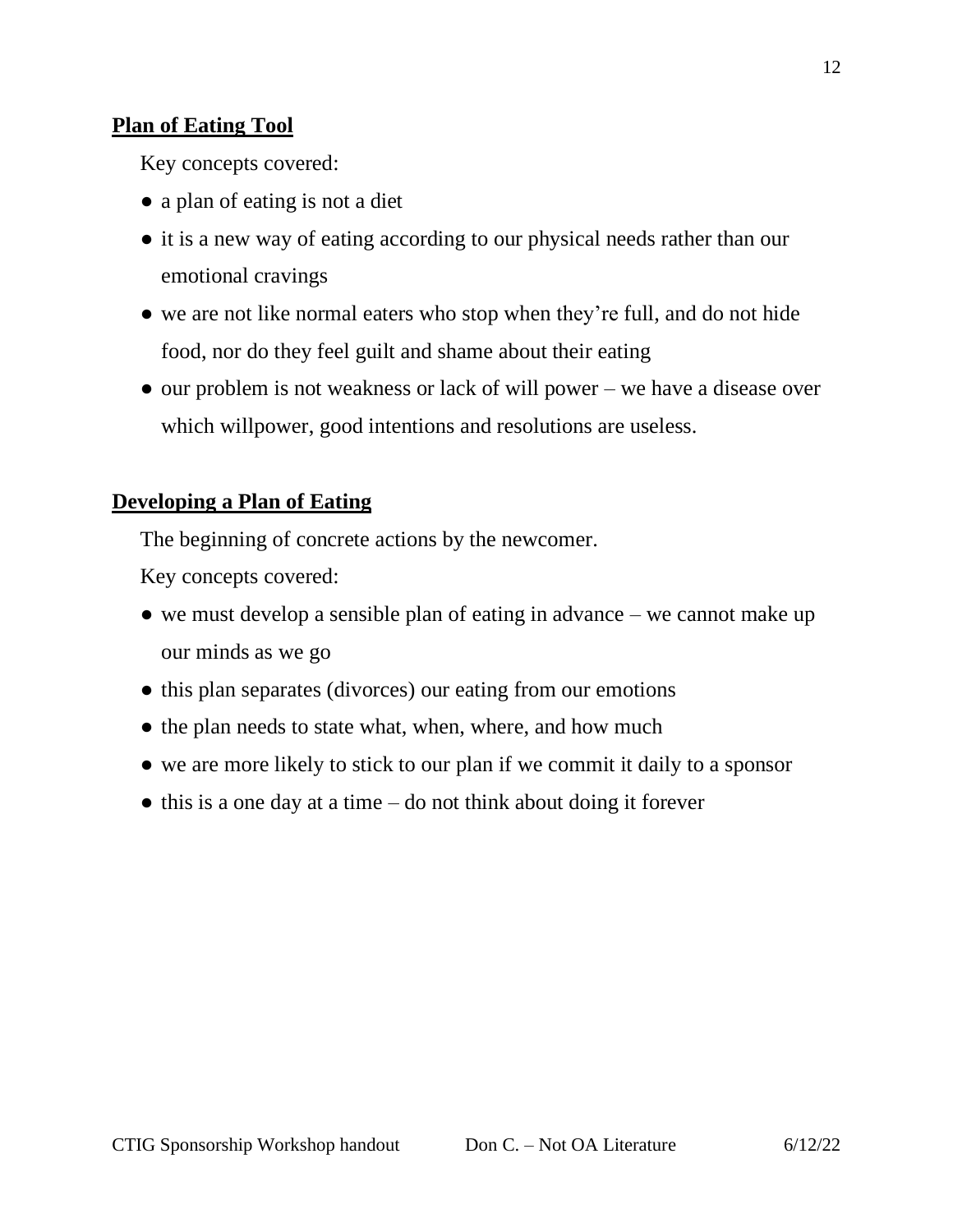# **Choosing Foods and Behaviors to Refrain From**

- Trigger food examples:
	- o chocolate
	- o fast foods
	- o cookies
	- o chips
	- o sugar
	- o desserts
	- o sweetened drinks and cereals
	- o processed meats
	- o high fat products
	- o deep-fried foods
	- o snacks
	- o flour or refined carb products
	- o pastries
	- o pastas
	- o bread
	- o mixtures of sugar and flour and fat
- Behavior examples
	- o eating until completely stuffed
	- o rigidly restricting calories
	- o having to finish whatever is on the plate
	- o devouring our food at high speed
	- o hiding or hoarding our food
	- o eating because it's free
	- o eating to celebrate
	- o needing to keep our mouths busy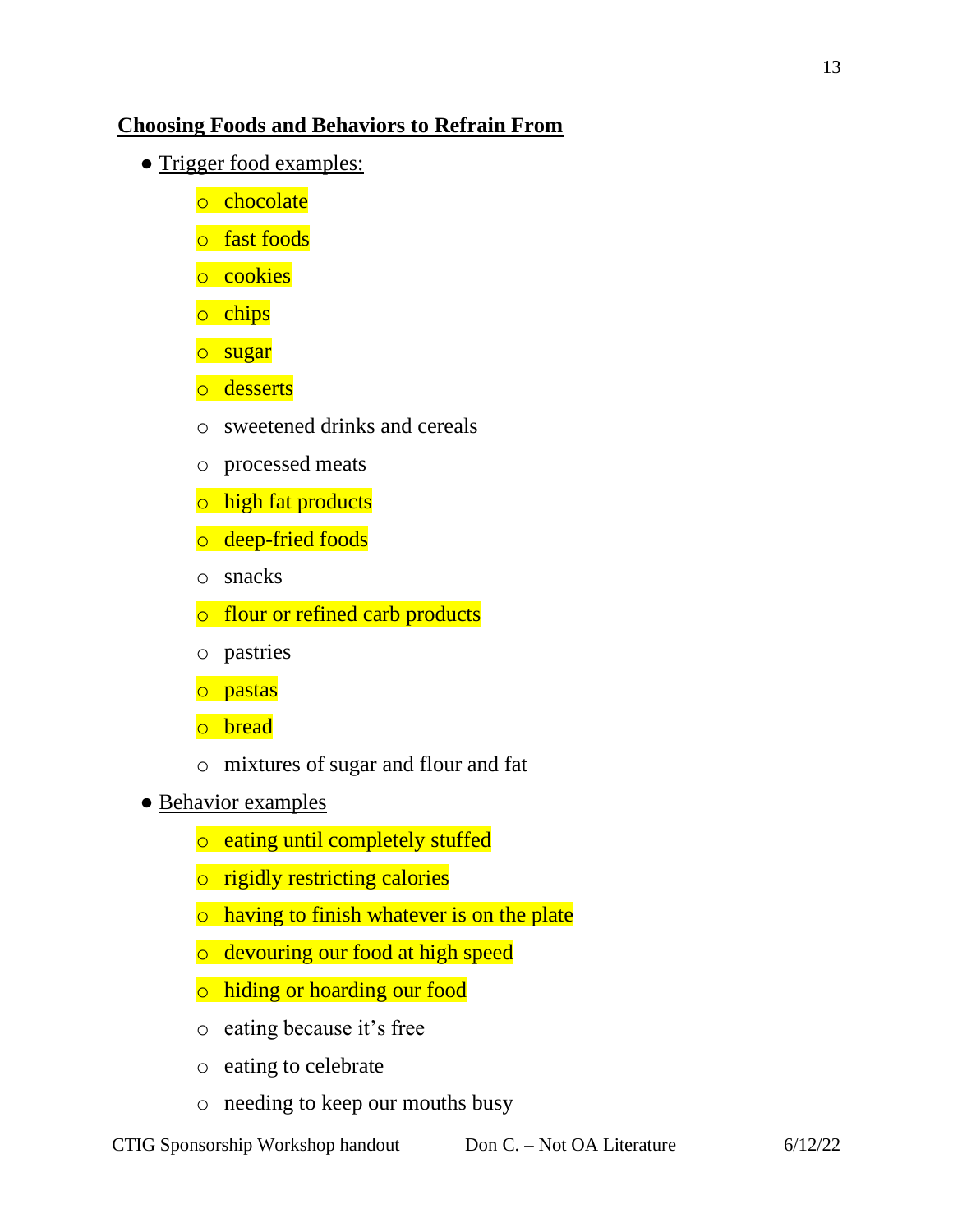o purging excess food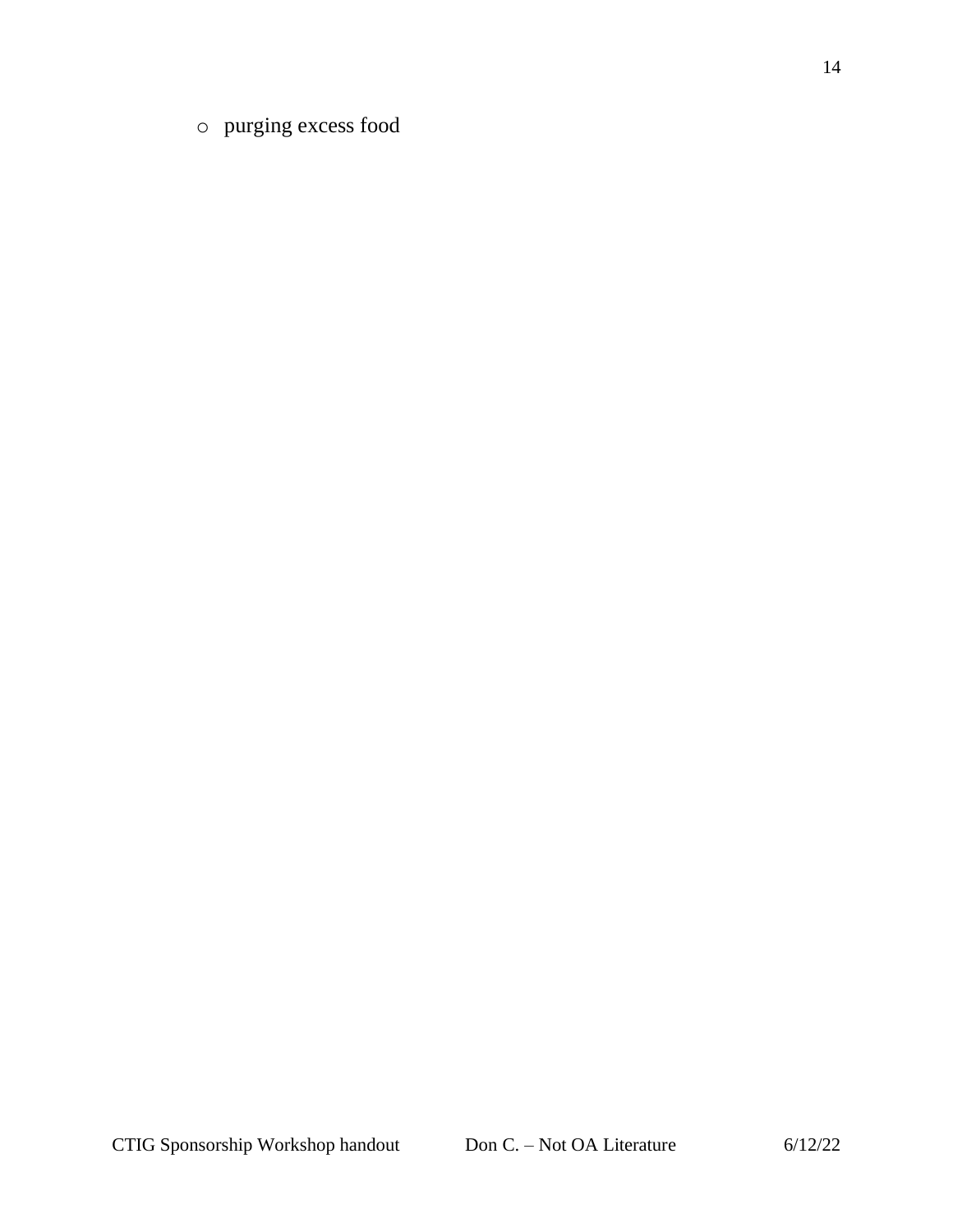# **Getting Honest About Your Food and Weight**

Without a precise and honest *plan of eating* we waste endless hours arguing with ourselves and, ultimately, give in to our own lie that we can have just one bite and stop. Likewise, unless we consider quantity, we may not reach a healthy body weight, which is part of the definition of abstinence in OA.

One way to begin is by looking at everything you consume. Construct a three column list of all the foods you commonly eat. Be very specific. Don't say vegetable – name the specific vegetable and how it's prepared. Don't say protein – name the specific protein such as steak or chicken or fish and how they are commonly prepared. Don't say sugar or candy – say the specific candy bar, ice cream, donut, cake or junk food. Include condiments, table sugar, sugar substitutes, salt. Leave nothing out that you eat or drink.

| Column A                                                                                                                                                                                                                         | Column B                                                       | Column C                                                                                                                                                                 |
|----------------------------------------------------------------------------------------------------------------------------------------------------------------------------------------------------------------------------------|----------------------------------------------------------------|--------------------------------------------------------------------------------------------------------------------------------------------------------------------------|
| Foods that you know in your<br>heart of hearts are triggers<br>for you; foods that you often<br>eat too much of; foods that you<br><b>NEVER</b> have just one of;<br>foods that you consciously or<br>unconsciously turn to when | Foods that may not be,<br>but sometimes might<br>be a problem. | Foods that clearly are not<br>a problem for you; foods<br>that you can take or<br>leave; clearly not<br>comfort foods; more<br>often than not you<br>don't overeat them. |
| your feelings are particularly<br>unpleasant OR pleasant;<br>foods that call to you. Comfort<br>foods.                                                                                                                           |                                                                |                                                                                                                                                                          |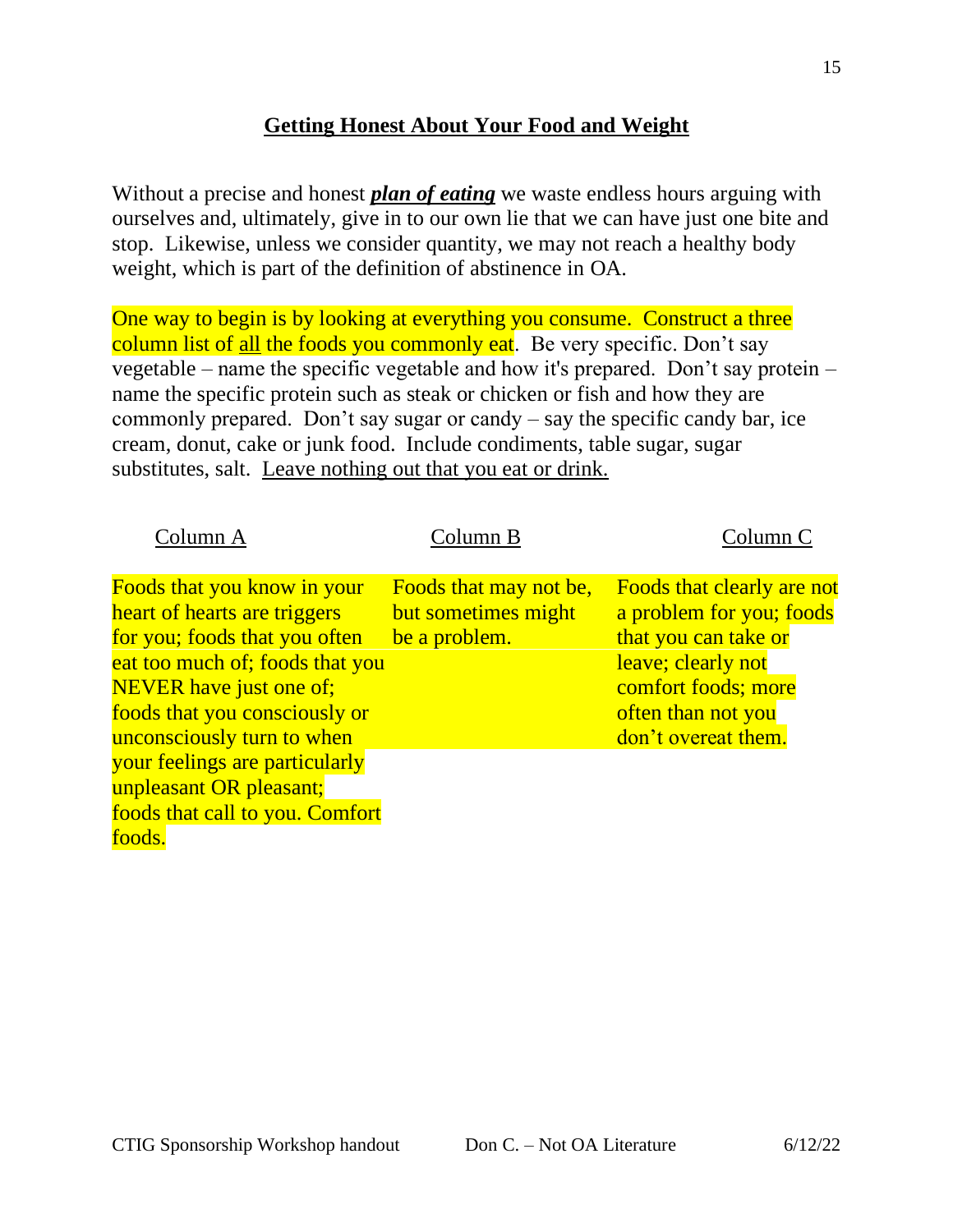# **Creating a Plan**

Introduces the idea of simple plans - simply eliminating trigger foods - versus the need some of us have for much more structure, e.g., weighing and measuring, counting calories, committing our food, defining exactly what, where, when and how much we will eat.

### **Agree and begin new plan of eating**

Commit; weigh and measure. This begins the "detox" period.

# **Begin Steps after two weeks of following plan of eating**

**Options for questions for writing on the first three Steps**

- 48 Questions in *OA Workbook* (OA 12&12)
- 30 Questions in *A Guide for Sponsors* pamphlet (BB, OA 12&12, POE & Tools pamphlets)
- 25 Questions in *12 Step Workshop and Study Guide* (BB, both 12 & 12's, For Today, Voices of Recovery)
- 42 Questions in *Sponsoring Through the Twelve Steps* pamphlet (BB, both 12&12's)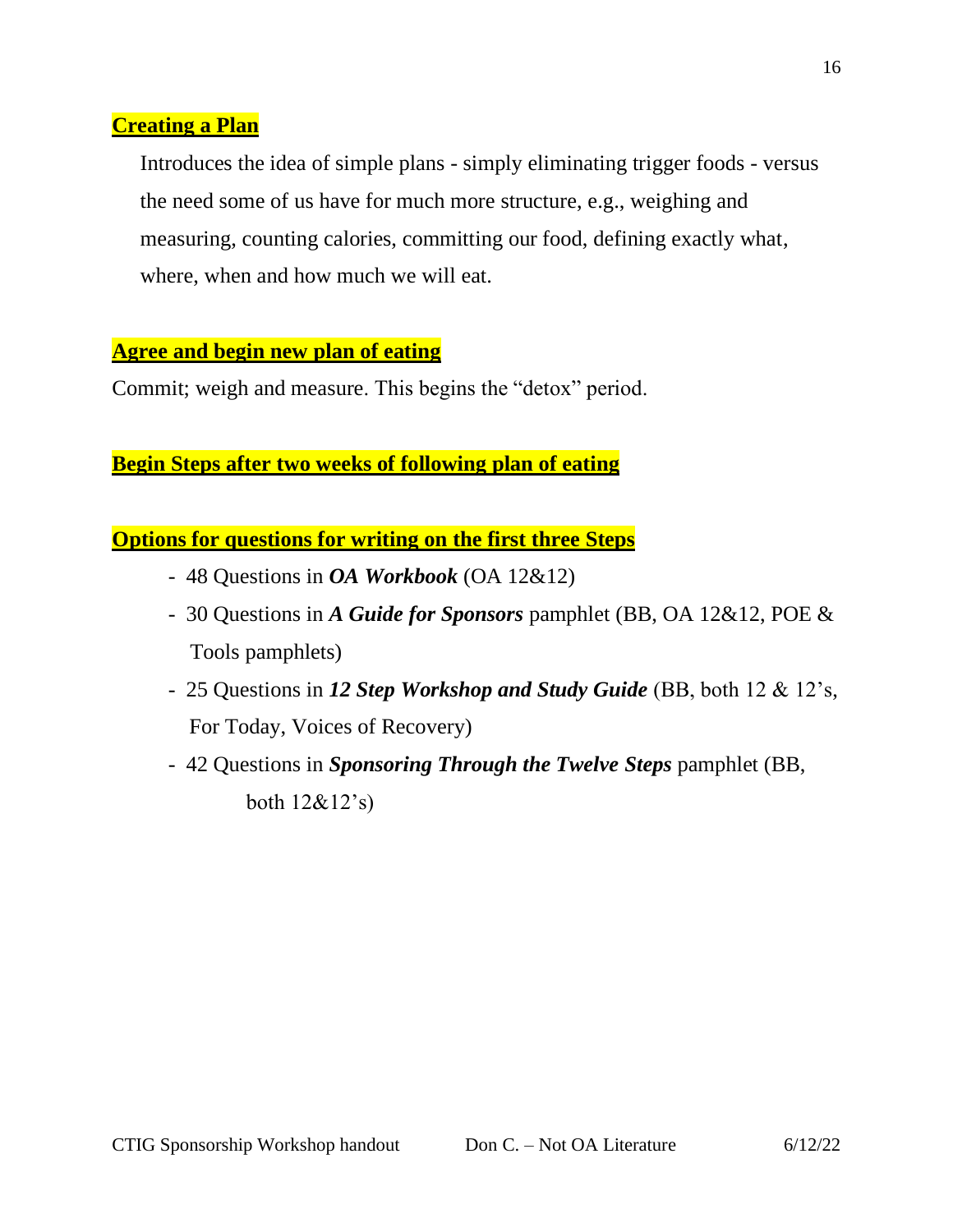- 1. The food is always the last to go, so inventory it first. Write down exactly what happened as if there was a video camera rolling.
- 2. Remember that food is the symptom, not the problem. Before we make the decision to eat something that was not on our plan there was emotional distress of some sort. Go back several hours or the previous 24 hours or a few days and come forward.
	- a. What feelings were you experiencing before the slip?
	- b. Were you avoiding facing something?
	- c. What lies did your disease tell you that you decided to believe? How did you decide that it was okay to eat and drink?
- 3. Was the problem physical, emotional or spiritual?
	- a. Did you decide, for example that some binge food was no longer a binge food?
	- b. Was there a spiritual problem? Was your Higher power anywhere? Did you do your morning reading or prayer?
- 4. Moving forward, what can you learn from this slip?
	- a. Are there adjustments you need to make to your plan of eating?
	- b. If the situation precipitating the slip happens again, how will you handle it without picking up the food for comfort?
	- c. Are there spiritual actions you may take to strengthen your abstinence or help this situation if it comes up again?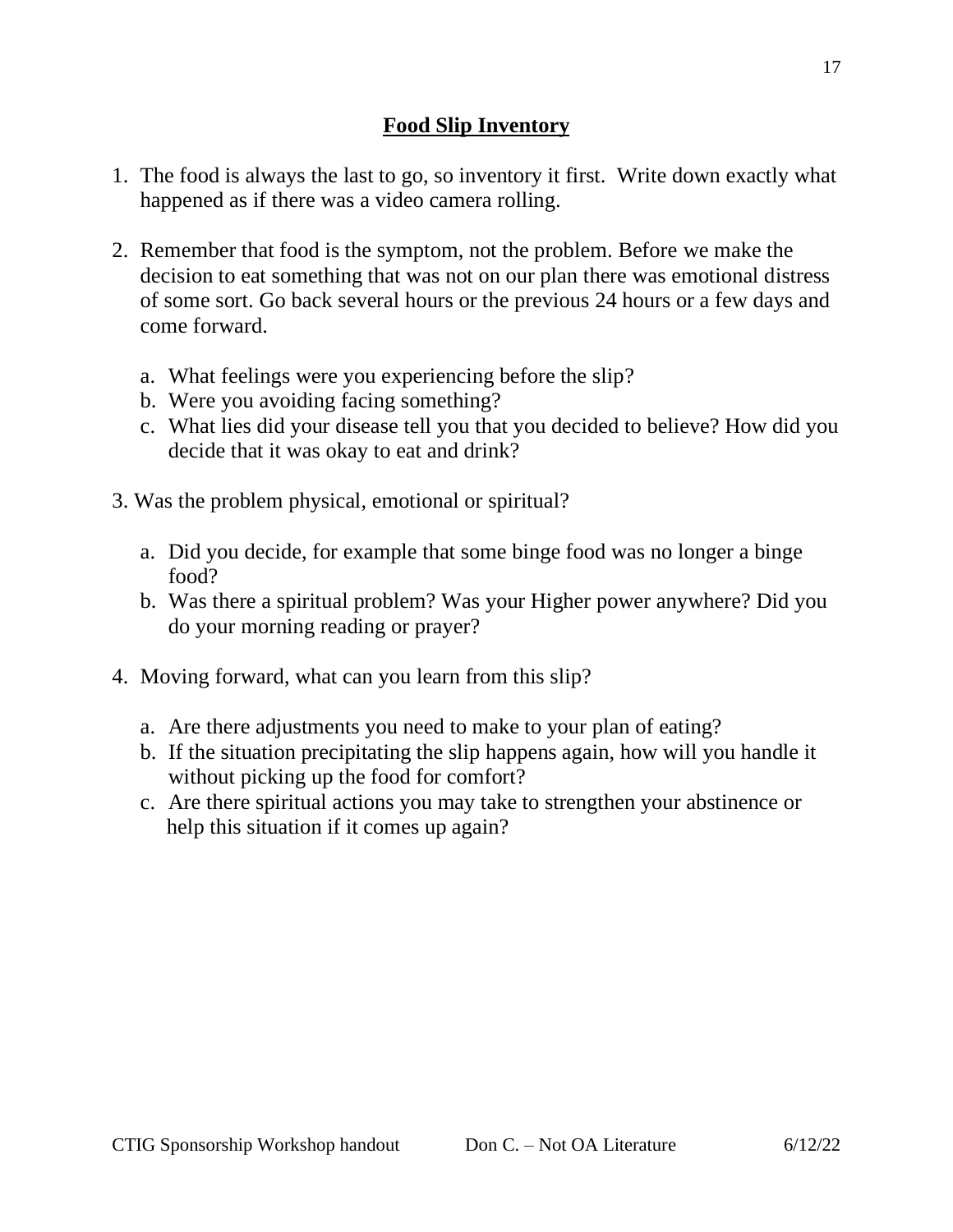# **A GUIDE FOR SPONSORS**

# Table of Contents

|                                                                      | 3  |
|----------------------------------------------------------------------|----|
|                                                                      | 3  |
|                                                                      |    |
|                                                                      |    |
|                                                                      |    |
|                                                                      |    |
|                                                                      |    |
|                                                                      |    |
|                                                                      |    |
|                                                                      | 8  |
|                                                                      | 10 |
|                                                                      | 10 |
| 12. What if my sponsee wants to have more than one sponsor or change |    |
|                                                                      |    |
|                                                                      | 12 |
|                                                                      | 12 |
| 15. What do I do if I feel that my sponsee is not making progress?   | 12 |
|                                                                      | 13 |
|                                                                      |    |
|                                                                      |    |
|                                                                      |    |
|                                                                      | 14 |
|                                                                      | 15 |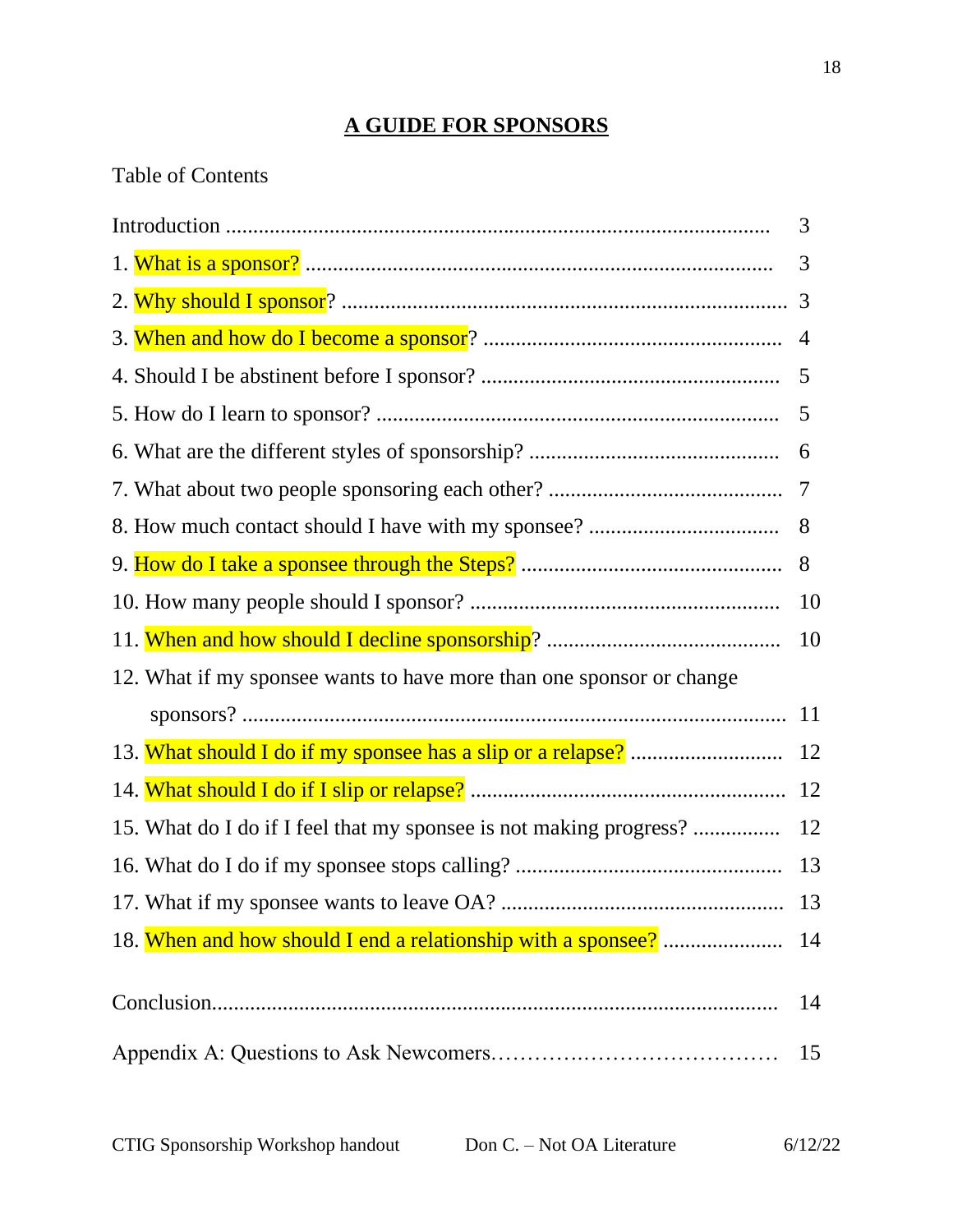Highlights of Q&A (18)

- **1. What is a sponsor?** (p.3)
- an abstinent OA member who is committed to refraining from compulsive eating and compulsive food behaviors, while working toward or maintaining a healthy body weight
- shares his own program of recovery on an ongoing, individual basis with another member
- works and lives the 12 Steps and 12 traditions
- guides a sponsee through the Steps
- role is not one of therapist, doctor, lawyer, or other professional.
- **2. Why should I sponsor?** (p.3)
- helps reinforce our own recovery
- provides opportunity to strength our relationship skills
- keeps us from isolating
- teaches us how to support another human being
- as we give back, we strengthen our group and the fellowship
- OA needs sponsors
- this program is not meant to be worked alone...
- **3. When and how do I become a sponsor?** (p.4)
- **•** anytime
- simply sponsor up through the level of your experience
- don't need to have worked all the Steps

CTIG Sponsorship Workshop handout Don C. – Not OA Literature 6/12/22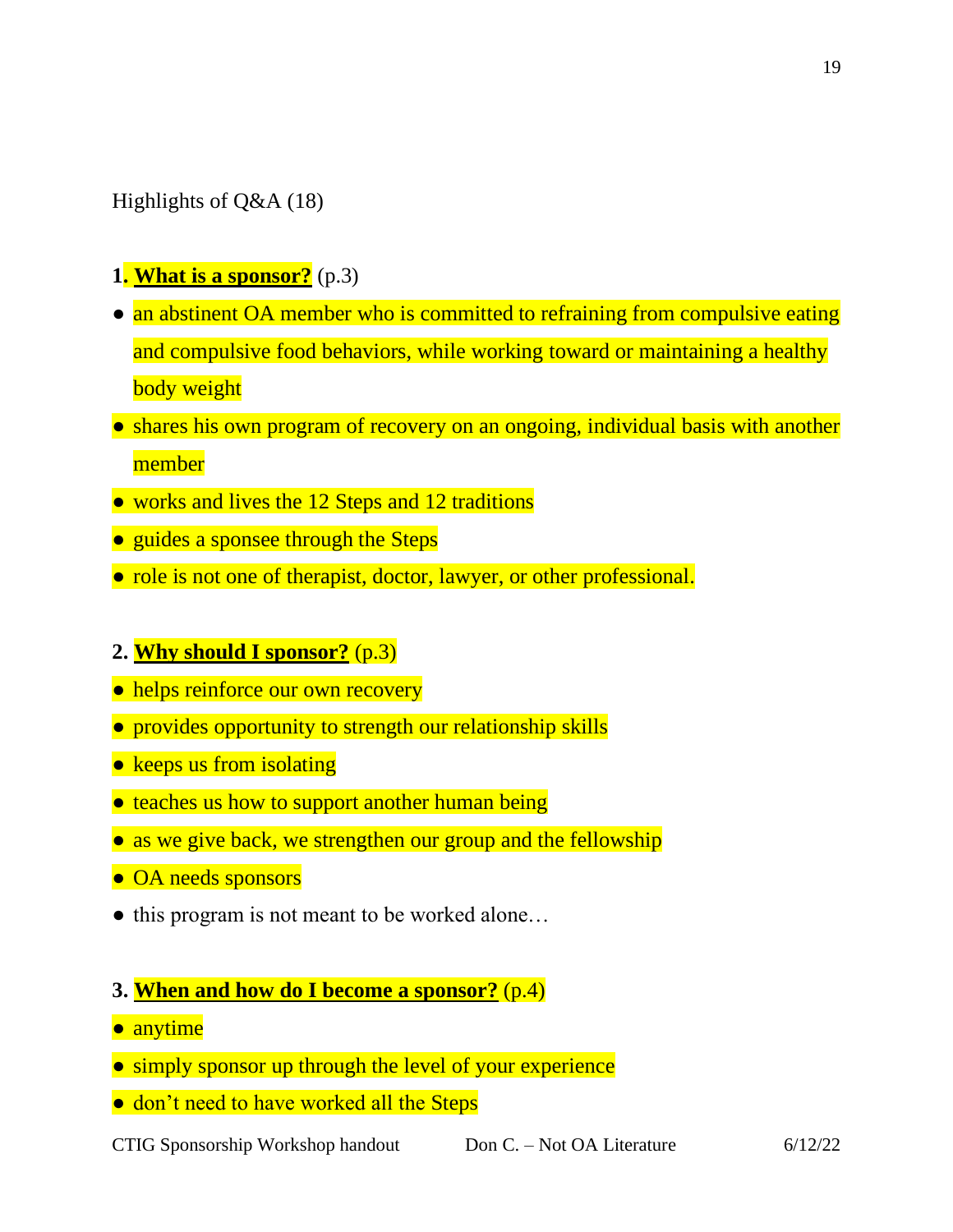- learn from own sponsor
- working with sponsee helps our own growth
- the perfect sponsor does not exist.
- **4. Should I be abstinent before I sponsor?** (p.5)
- Yes. We can't give away what we don't have.
- **5. How do I learn to sponsor?** (p.5)
- learn by example from own sponsor
- we also learn by doing
- reading and discussing our literature with sponsee fortifies our own program
- learn as others share about sponsorship
- discuss problems in sponsoring with our own sponsor
- workshops.
- **6. What are the different styles of sponsorship**? (p.6)
- varies based on our own experience
- from highly structured to easygoing and flexible
- most effective covers physical, emotional and spiritual, not just one of these
- no matter what approach, our role is to help the sponsee discover a new way of living.

### 7**. What about two people sponsoring each other?** (p.7)

- If no sponsors are available, working with each other is preferable to trying to go it alone.
- **8. How much contact should I have with my sponsee**? (p.8)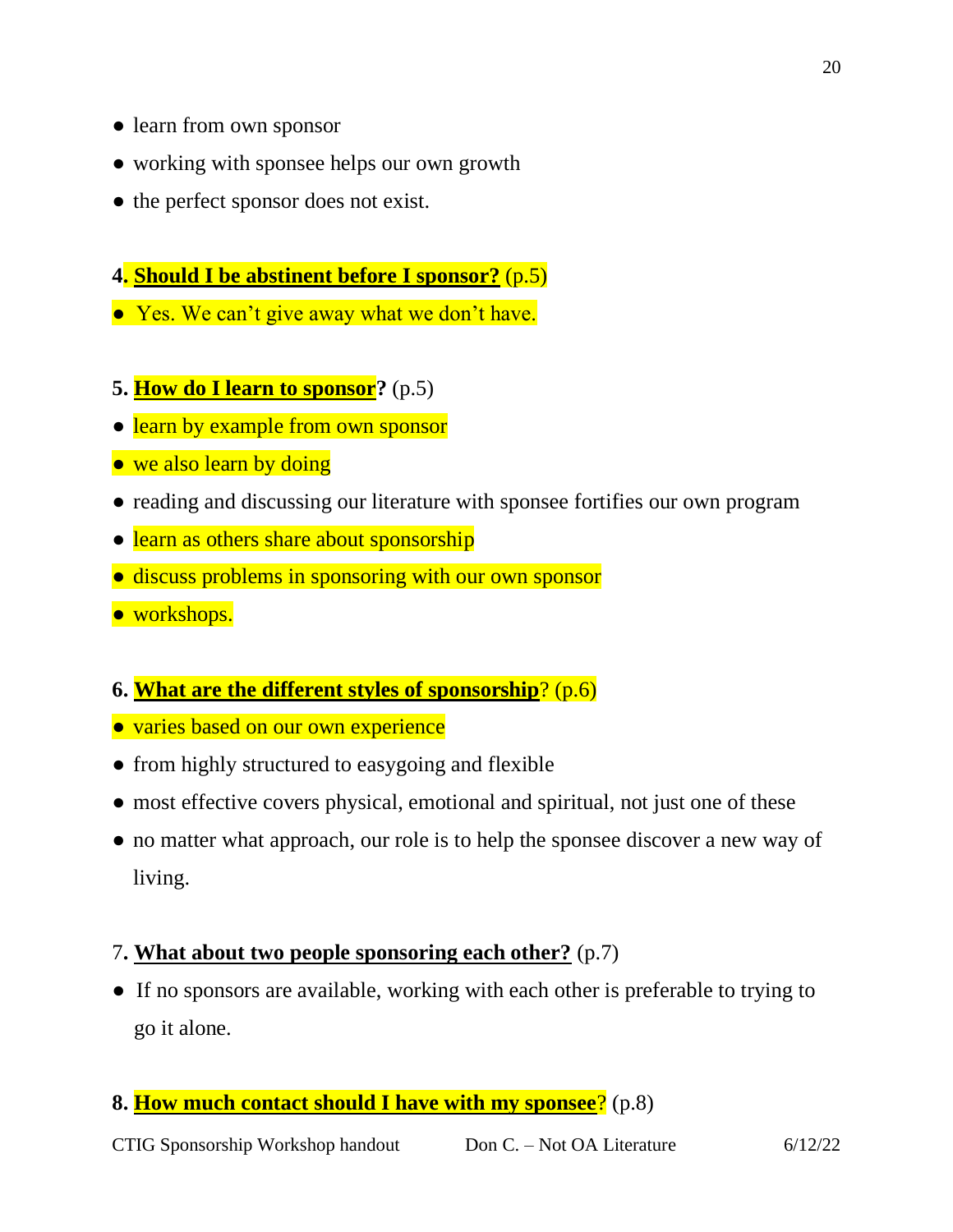- mutually agreed on
- more contact provides deeper help, including learning more about ourselves
- face to face is best
- consistent phone conversations
- but don't let others impose on your own program
- encourage sponsee to use the tools and to contact others.
- **9. How do I take a sponsee through the Steps**? (p.8)
- no perfect answer
- 1 to 12 in order
- pace up to sponsee
- stress that the Steps are the heart of the OA program and that working them enables members to stay abstinent and find recovery
- refer to 12 and 12, 12 step workbook, Sponsoring Through the Twelve Steps, Big Book, 12 Step Workshop and Study Guide
- **remember the Steps always work if they are thoroughly followed**
- encourage sponsee to do service and pass on what he/she has learned.
- **10. How many people should I sponsor**? (p.10)
- a sponsee is a commitment
- don't say yes unless you mean it
- be realistic about your time.

### **11. When and how should I decline sponsorship?** (p.10)

- no friends or potential romances
- we're at our limit
- shaky program or in relapse

CTIG Sponsorship Workshop handout Don C. – Not OA Literature 6/12/22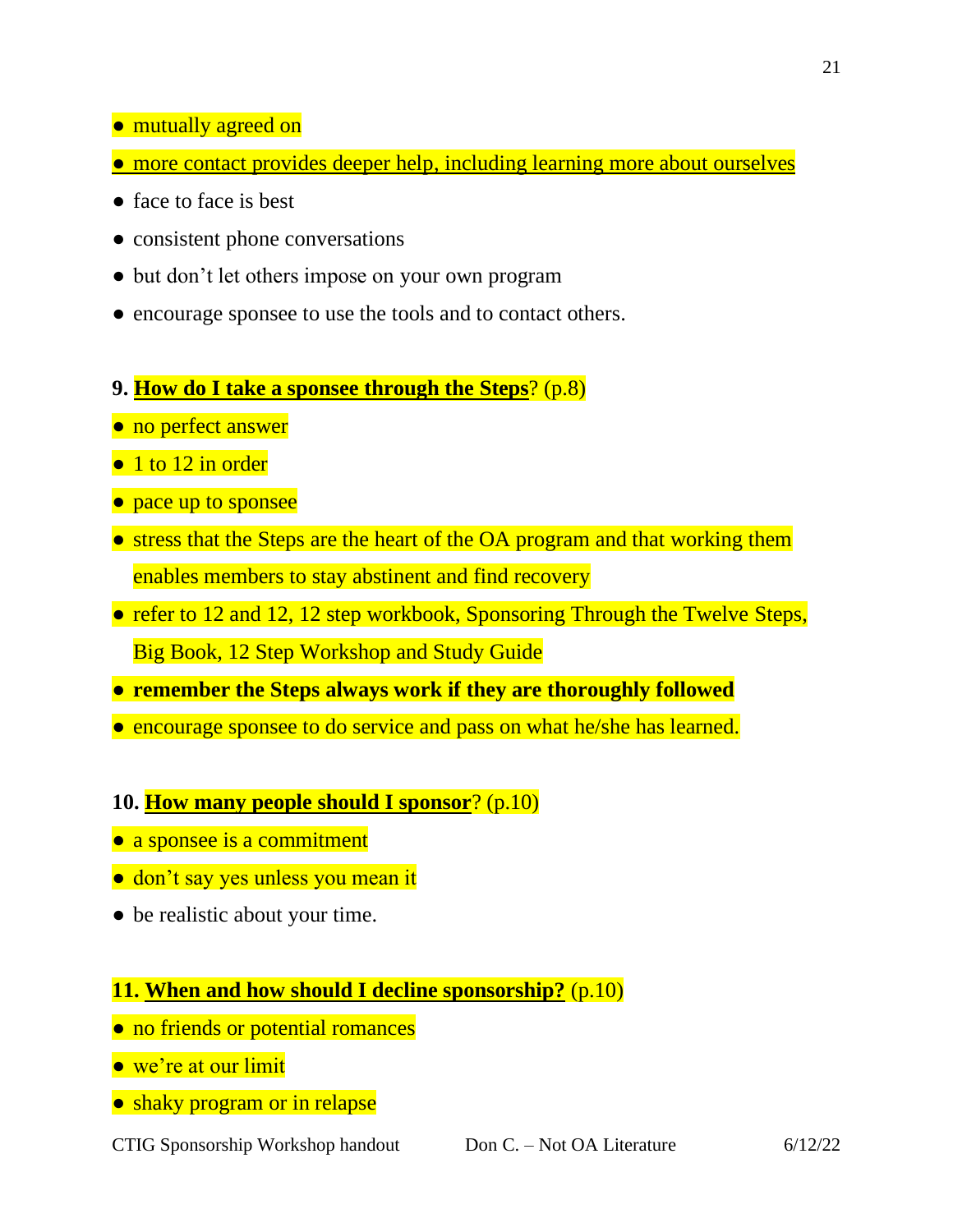- personal program comes first
- be honest with ourselves
- we can't give away what we don't have.

# **12. What if my sponsee wants to have more than one sponsor or change sponsors?** (p.11)

- fine
- don't take it personally
- sponsees may want to change as they progress in recovery or want to focus on specific issues
- good sponsors encourage other relationships in the fellowship.
- **13. What should I do if my sponsee has a slip or a relapse?** (p.12)
- treat as learning experience
- assure sponsee you're there and care
- do not judge
- encourage
- remind him we have a disease
- do a slip inventory...

# **14. What should I do if I slip or relapse**? (p.12)

- discuss with your own sponsor and be honest with sponsee
- remind them they are free to choose a new sponsor
- if you feel the need to stop sponsoring to focus on your own recovery, explain this to your sponsee
- perhaps offer to help him find a new sponsor
- don't just drop a sponsee can be devastating for the sponsee.

CTIG Sponsorship Workshop handout Don C. – Not OA Literature 6/12/22

22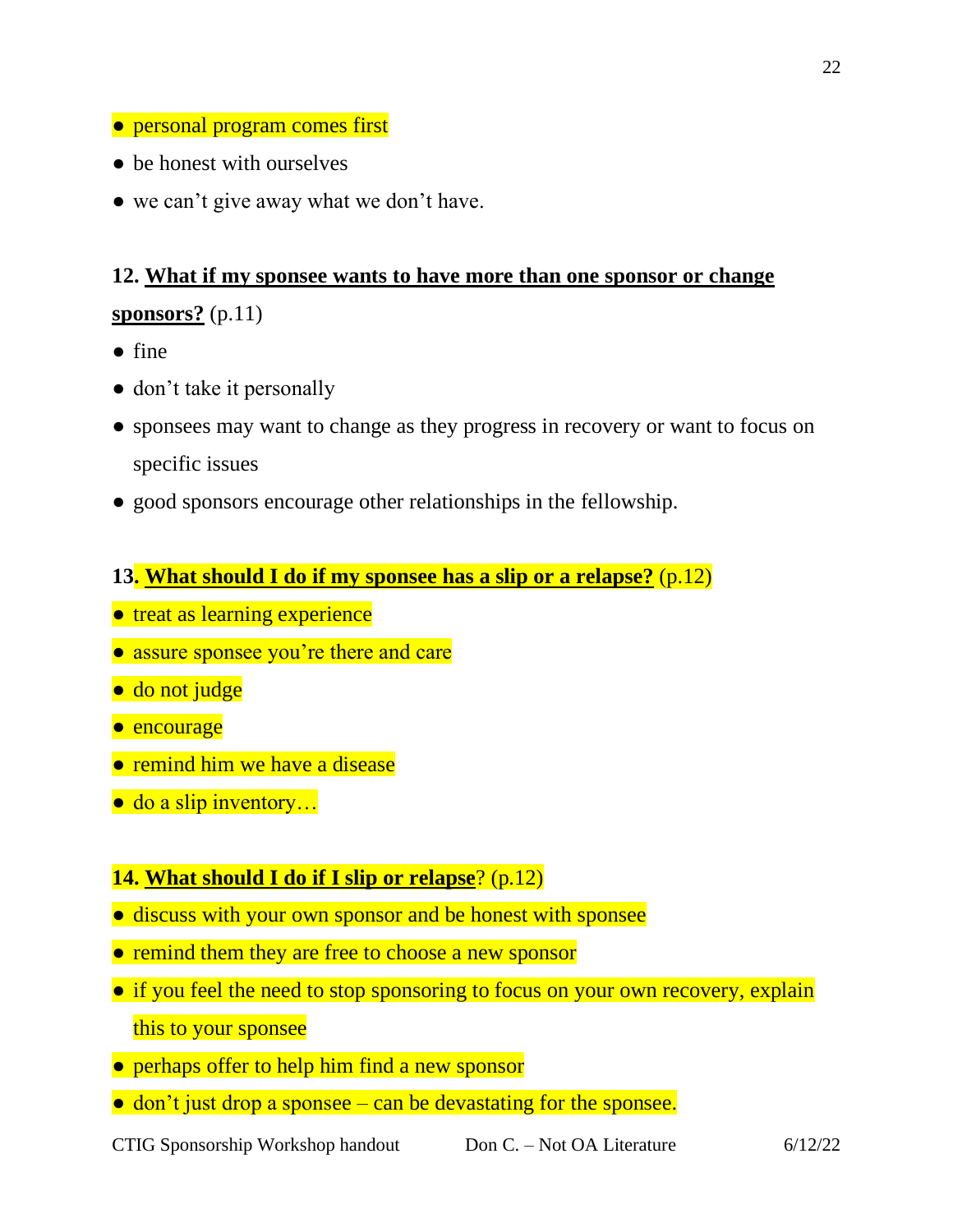# **15. What do I do if I feel that my sponsee is not making progress?** (12)

- examine our own expectations
- everyone progresses at their own pace
- remember the sponsee is responsible for his recovery not you
- do an inventory, e.g., has he stopped using the tools
- are you less available
- has communication broken down
- perhaps a different sponsor is needed
- perhaps some sponsee issues need professional help
- discuss concerns with sponsee and your sponsor
- ultimately, if he's not willing, you may have to let this sponsee go.

### **16. What do I do if my sponsee stops calling?** (p.13)

- follow up
- express your concern
- is something wrong?
- you are the best judge of how much follow-through to do.

# **17. What if my sponsee wants to leave OA?** (p.13)

- it's not a reflection on us
- we're not in charge of recovery
- has he decided he's not a compulsive overeater
- doesn't like the 12 step approach
- suggest he try a different OA sponsor and/or group before leaving
- do not judge
- let go with love and acceptance

CTIG Sponsorship Workshop handout Don C. – Not OA Literature 6/12/22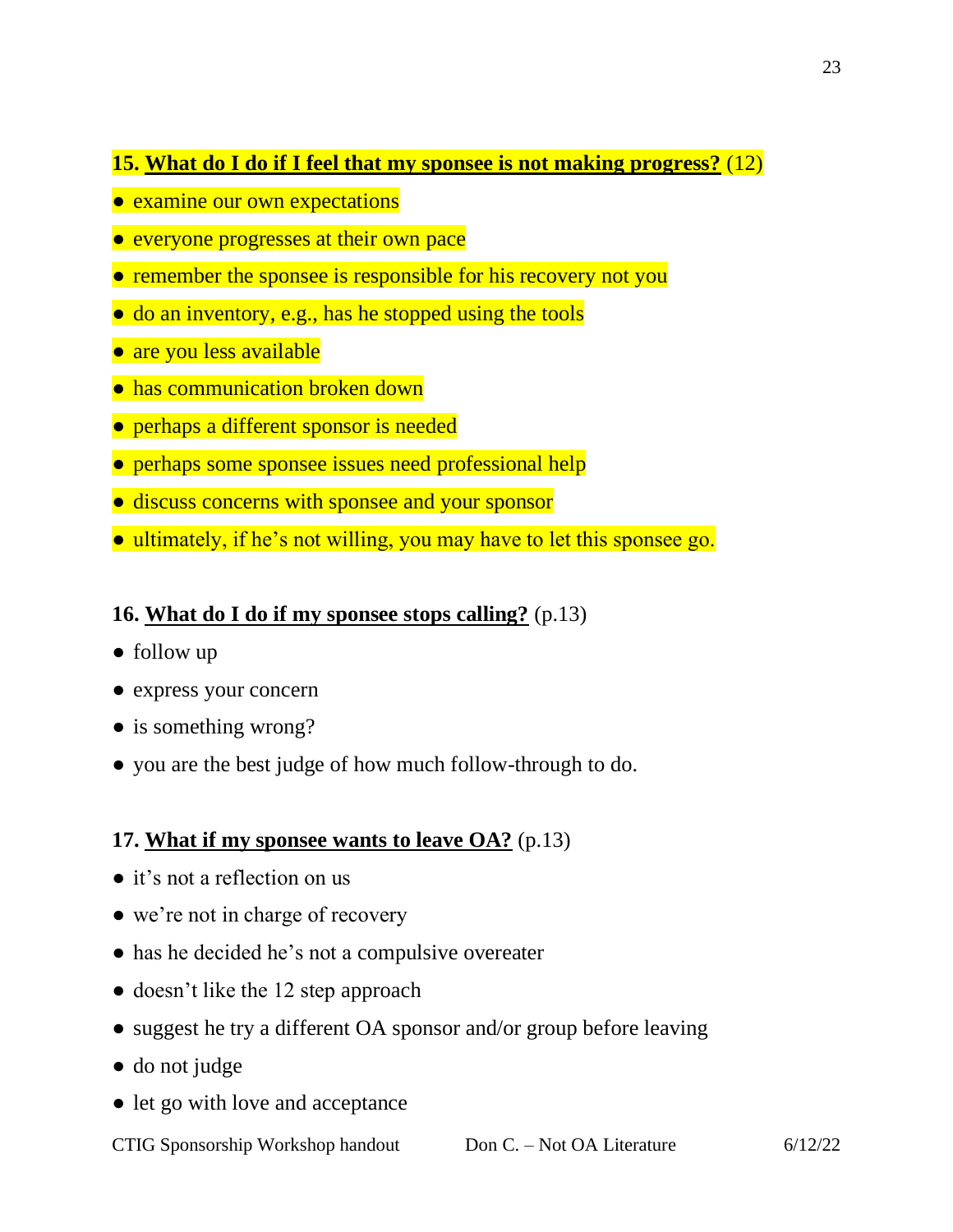● let him know we'll always be here.

# **18. When and how should I end a relationship with a sponsee**?(p.14)

- when it interferes with your program, abstinence or recovery
- discuss with your own sponsor first
- let go with love, compassion, and honesty.

# **Conclusion** (p.14)

- a sponsor is simply someone committed to helping another member on the road to recovery
- it enriches our programs
- don't let the fear of being imperfect stop us
- we don't have to be perfect, just willing
- trust HP to help.

**Appendix A**: Questions to Ask Newcomers [Steps 1-3] (p.15)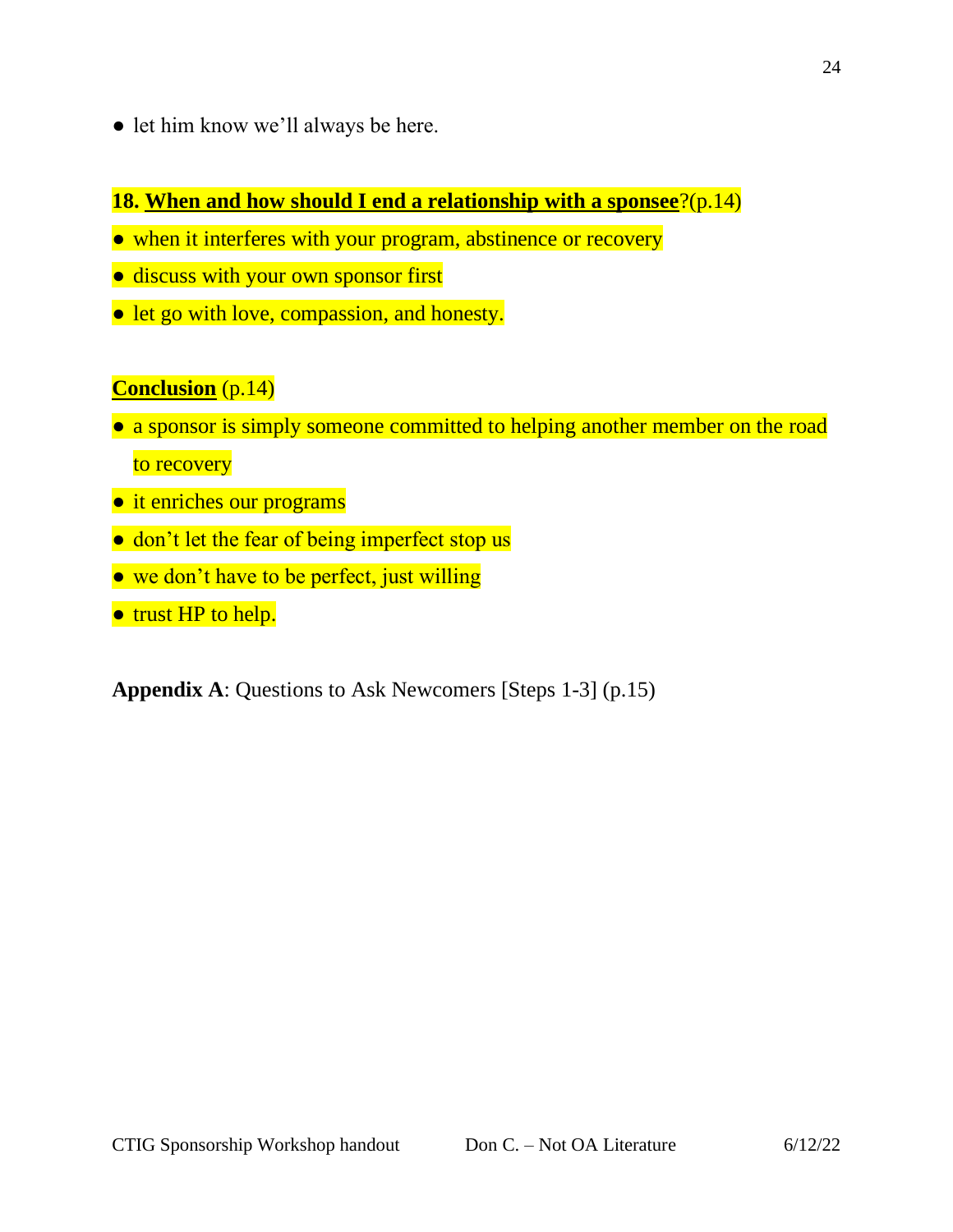# **General Suggestions for New Sponsors (Not OA literature)**

- 1. Sponsors are guides on how to get abstinent and how to work the Steps. Without sponsors, people end up trying to do it themselves. It doesn't work.
- 2. Remember, you're helping them find what works best for them, not just trying to impose on them what works best for you.
- 3. Your experience is your foundation for sponsoring. Share you experience up to where you are in the program. But remember, that's your experience, theirs may be different.
- 4. Explain to a new sponsee what their responsibilities are. Agree on exactly what you will do and what they will do on things such as food plans, calling, writing, etc. Whichever path you choose, agreement between the two of you as to how to approach recovery is essential.
- 5. Sponsor your experience: as a binger I cannot sponsor an anorexic or restrictor.
- 6. Beware expectations. Don't predict who will make it, and who will not. Don't expect success, and don't fear failure. Sponsee success is up to them. We know the program works if people have the willingness to take the actions. Not everyone does. That's not our fault.
- 7. Keep the time on the phone program oriented. Don't allow social conversations to override our need to carry the message.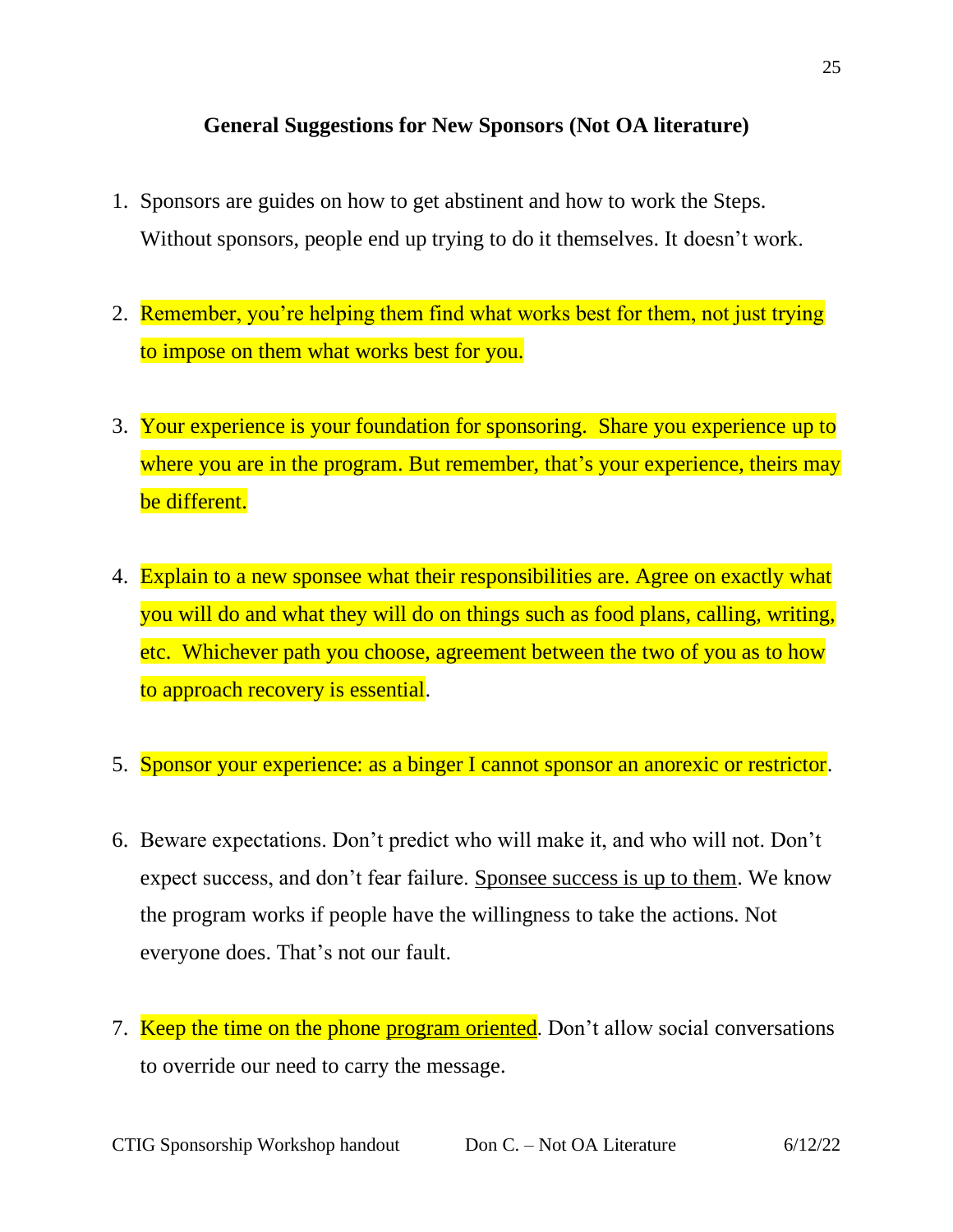- 8. Don't give professional advice. We're not doctors, therapists, clergymen or family counselors. When people ask for such advice, you may want to help them apply 12-step principles or slogans such as *one-day-at-a-time* or *first things first* or *let go and let God* or *live and let live* to the situation, or you may need to guide them to professionals.
- 9. For the atheists and doubters, remember Appendix 2 of the Big Book describes spiritual awakening as personality change sufficient to bring about recovery. Emphasize that the problem and the solution are physical, emotional and spiritual.
- 10. Don't forget that sometimes the initial abstinence from the numbing and comforting effect of compulsive overeating may mean feeling more pain. But as long as they are working the program completely, they can remain abstinent and serene in spite of problems.
- 11.Live the Steps and use the tools yourself. You can't give what you don't have. Be honest and open about your own program with your sponsees. Share your successes and hard times.
- 12. If you struggle, share your struggle. Don't allow yourself to be put on a pedestal. Let your sponsee know that the disease is arrested, not cured and that you are only one bite away. Let them know where you are in your own recovery. Honesty is always best.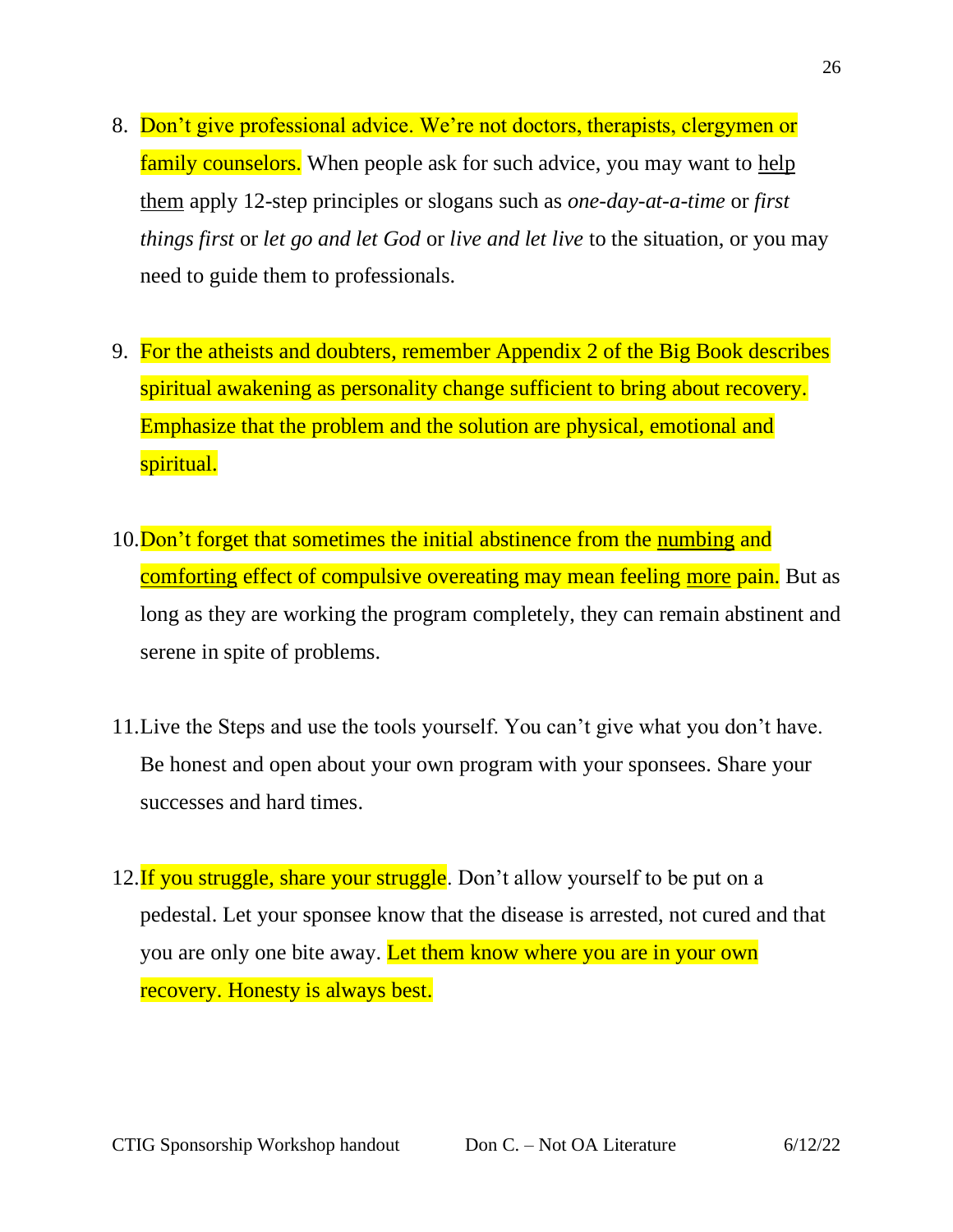- 13.Don't sponsor too many people. One may be enough for some; three or four may be okay for others. Sponsor only the number to whom you can give you full attention.
- 14. Realize the answers to questions and the suggestions for recovery are in the OA literature and the Big Book. You don't have to know all the answers, only where to find them.
- 15. Listen, accept and support. There is no good or bad recovery. We all do the best we can.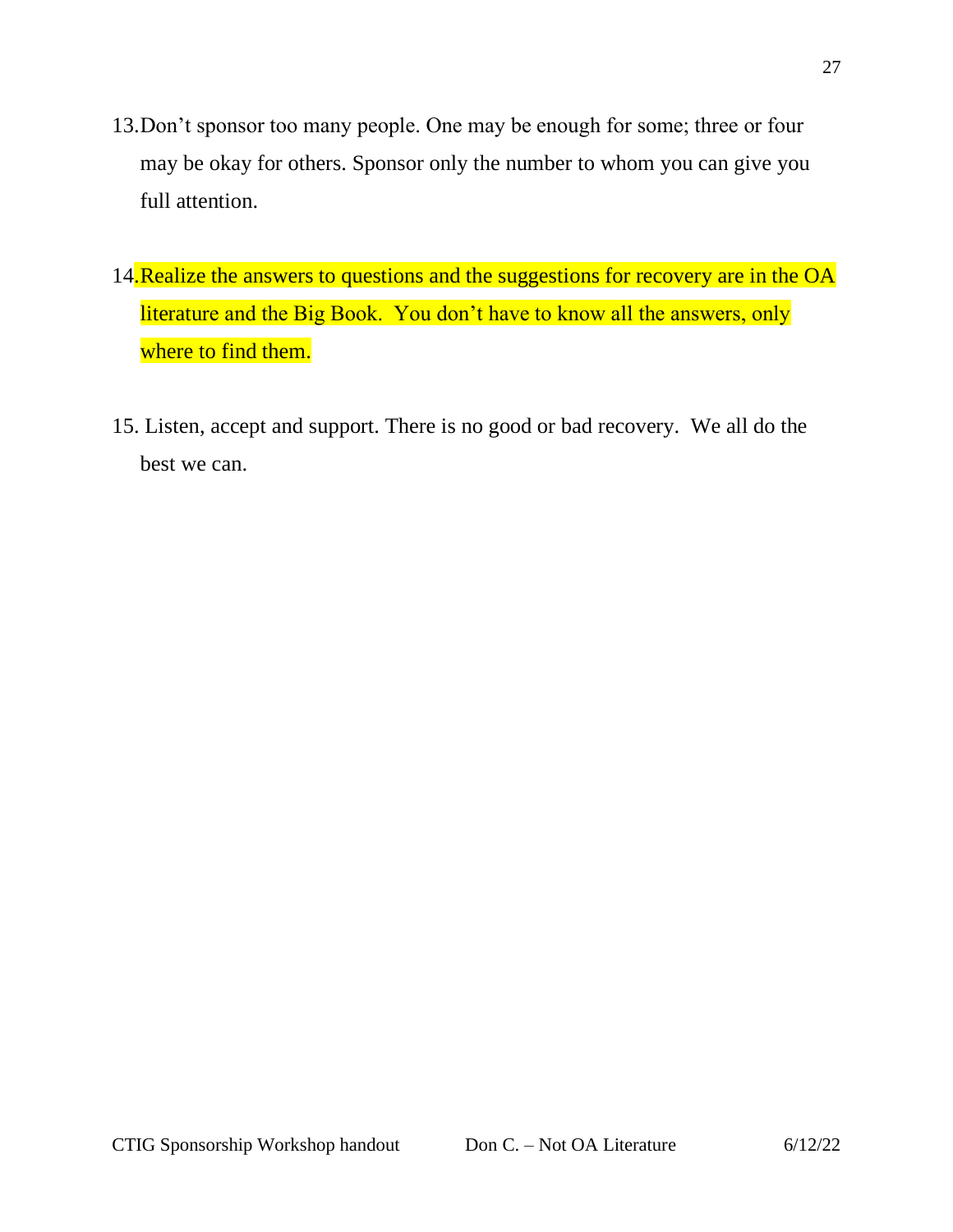### **A Sponsee Wish List**

# **Top Characteristics of Effective Sponsors Developed at a 1999 Workshop, Later Published in Lifeline**

- 1. **Abstinent**: The sponsor is abstinent, and abstinence is the most important thing in their life.
- 2. **Available**: A good sponsor has the time to spend talking with the sponsee. They are available when needed for an emergency. They are available for personal contact in addition to the telephone.
- 3. **Committed**: The most effective sponsors are committed to the program, to sponsoring, and trying to pass on the message of recovery to others.
- 4. **In recovery**: The sponsor lives in recovery on all three levels physical, emotional, and spiritual. They walk the walk as well as talk the talk.
- 5. **Program foundation**: They have a strong foundation in program principles, the Steps, traditions, tools and particularly the Big Book.
- 6. **12-Step based**: The sponsor has knowledge and experience in working the Steps. They try to apply the Steps to everyday living.
- 7. **Focused**: The sponsor keeps the daily phone call with the sponsee focused on the Steps and the program rather than social things.
- 8. **Good listener**: Effective sponsors are good listeners.
- 9. **Clear expectations**: From the beginning, the best sponsors set out clear

expectations, limits and goals for the sponsor/sponsee relationship.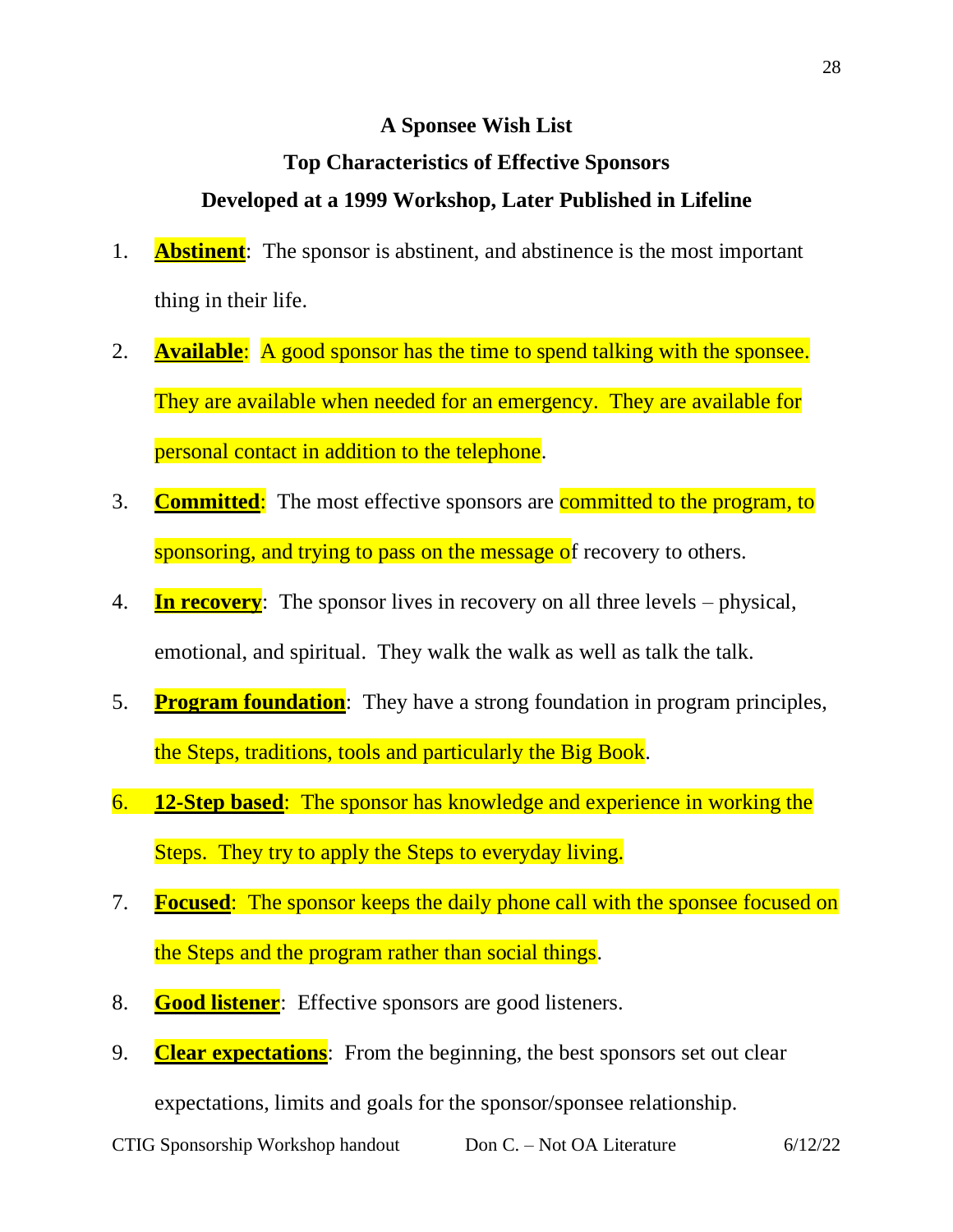- 10. **Shares experience only**: Truly effective sponsors know their limits. They do not play God, therapist, counselor or social worker. They share their program experience only.
- 11. **Humility**: Good sponsors know when to say, "I don't know," or "I have no experience," or "Perhaps this is a situation where you might need some help outside the 12-step rooms." They don't allow themselves to be put on a pedestal.
- 12. **Honesty**: The best sponsors are rigorously honest both about themselves and with the sponsee. They do not enable. Their approach tends to be compassionate tough-love.
- 13. **Supports and encourages**: Effective sponsors help sponsees grow, learn to do new things, take risks, and learn from their mistakes.
- 14. **Attitude**: Good sponsors demonstrate compassion, empathy, patience, a sense of humor, and a positive attitude about life.
- 15. **Know when to let go**: Good sponsors know when and how to detach with love and "let go" of sponsees when it becomes appropriate.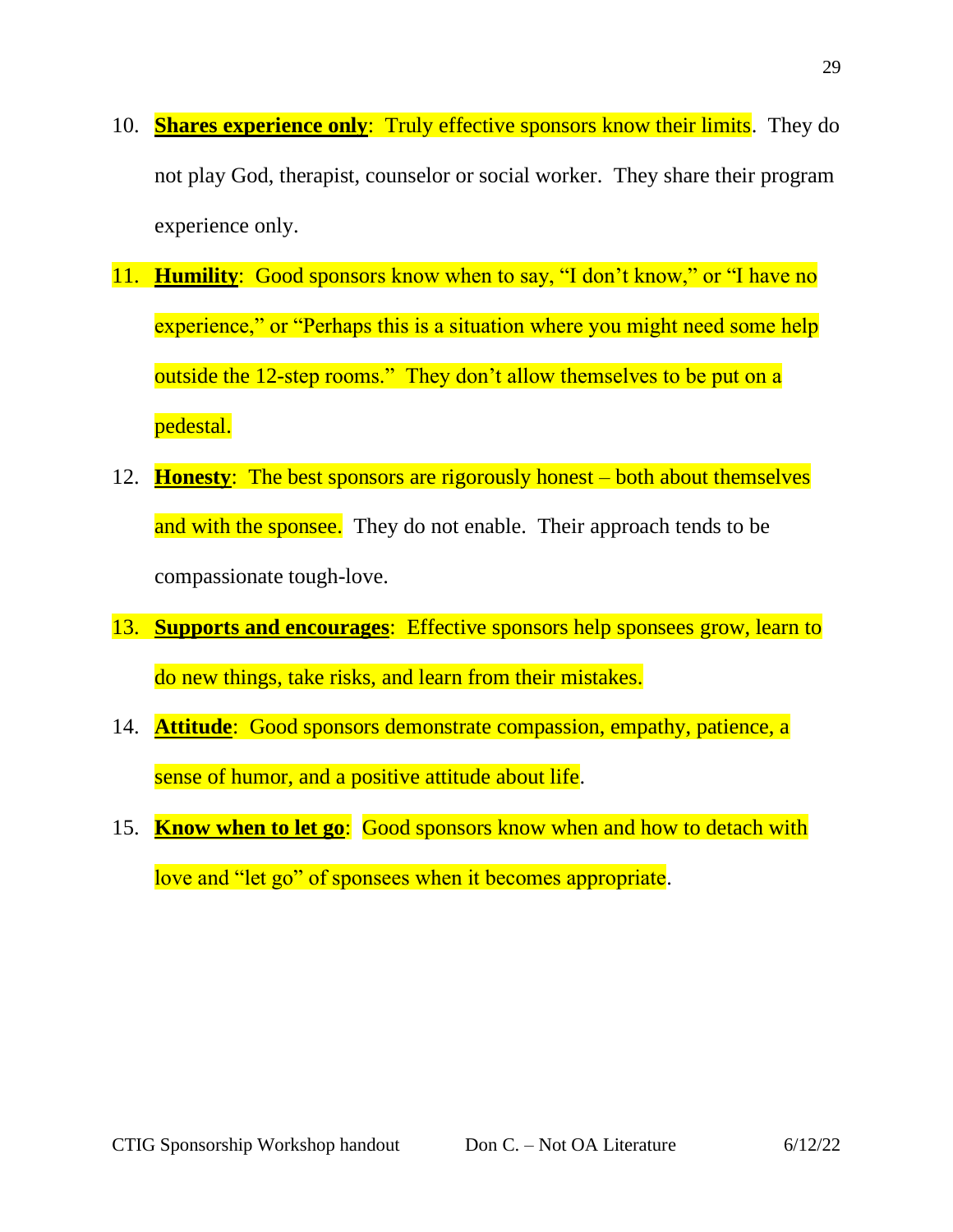# **Part III**

# **Helping Sponsees Stay Abstinent**

The phone call comes in. They want to eat or are already eating and calling for help. Remember the addiction cycle: thinking leads to the feelings, which lead to the obsession which leads to the first bite which leads to the compulsion which leads to the binge, which eventually leads to remorse which leads to resolutions to never do it again. The idea is to intervene in that cycle before they get to the first bite or to help them stop if they're already started. Here are some ideas from our literature, various sponsoring workshops, or simply my own experience.

### **Some ideas developed at a Workshop on the "I Want to Eat" Call**

- 1. Compliment them on picking up the phone before taking a bite.
- 2. Ask them what happened just before the food thoughts. What exact feeling triggered the obsession? What can they do with the feeling? Will eating fix it?
- 3. Ask them what's a better way of dealing with the feelings they're feeling? How can the situation be reframed? What is the opposite of this feeling?
- 4. Can you try to focus on the solution rather than the problem?
- 5. Talk to them about the tools. They made a call. That's one of the nine tools. What else would be helpful. What about writing about what's going on, reading the 12&12 or BB or other literature, getting to a meeting?
- 6. Ask them what they like best about their abstinence.
- 7. Ask them about their goals.
- 8. Ask them to do a gratitude list.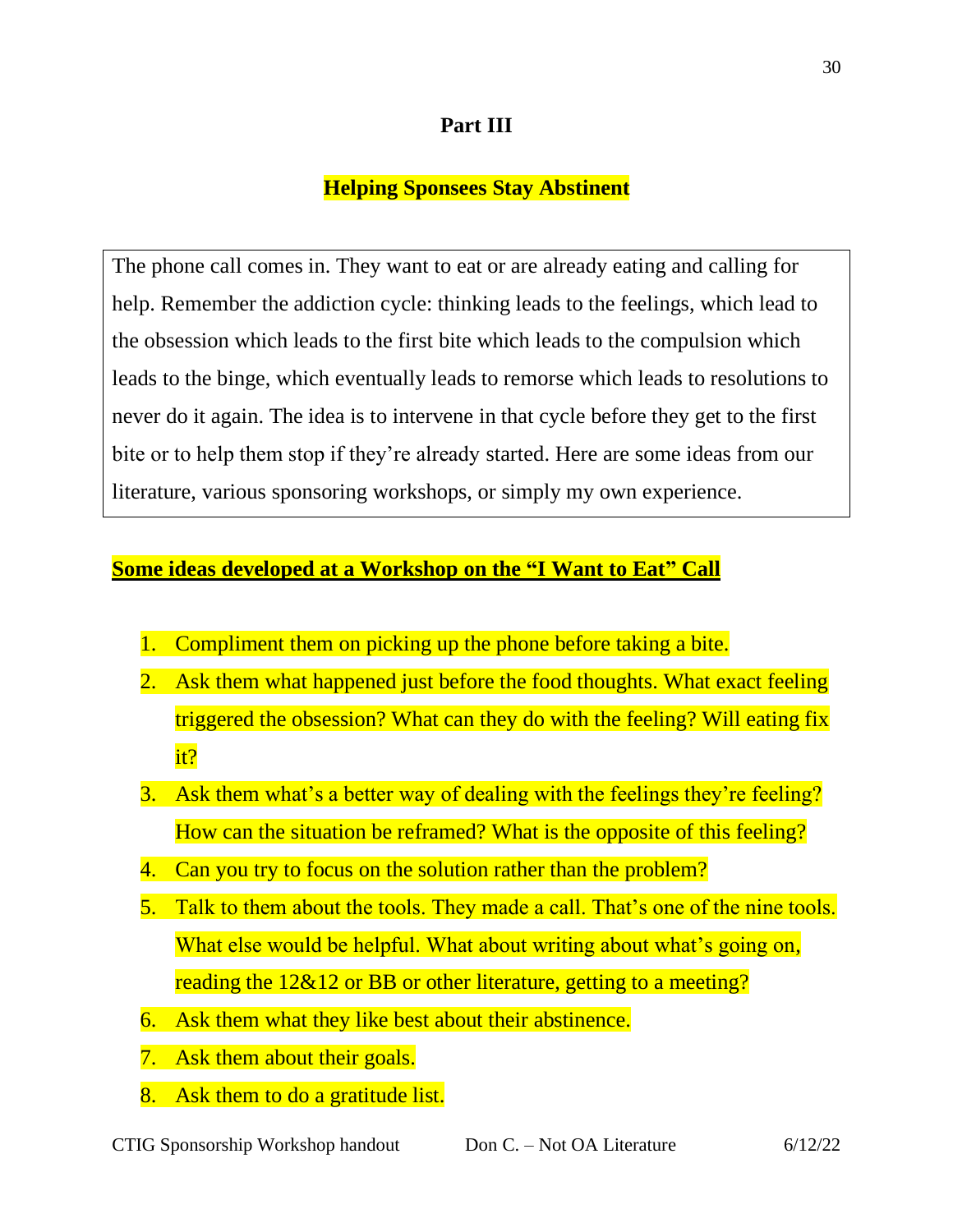- 9. Read some OA literature together.
- 10. Share your own strength, experience and hope on handling urges to eat.
- 11. Say the Serenity Prayer. Together. Separately.
- 12. Suggest they ask for help from their Higher Power.
- 13. What other action, other than eating, might they take? Walking, exercise? Distraction can often stop the obsession within minutes.
- 14. If they've started already, ask: "Can you put down the food just for now?"
- 15. Tell them to get out of the kitchen. Move away from the food. Can they get rid of the trigger foods while you're on the phone?
- 16. Get them to a meeting. Ask them to commit to a meeting.
- 17. Remind them the goal is to abstain from the *first bite* no matter what.
- 18. How are you going to feel later when you finally stop?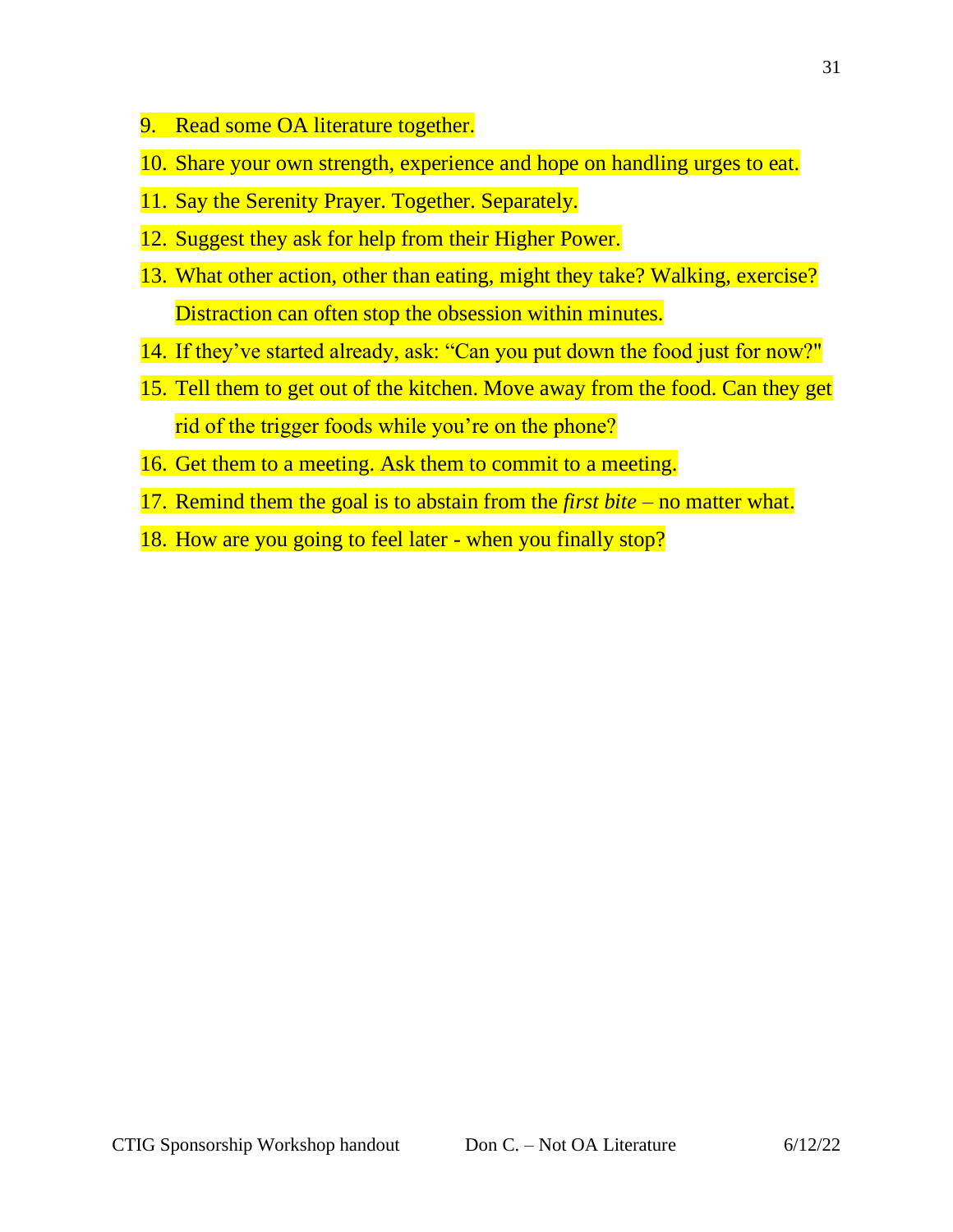# **Some Ideas from OA's** *Before You Take That First Compulsive Bite (now part of A Lifetime of Abstinence)*

- 1. Remember you cannot treat food like a normal eater because you have a progressive disease.
- 2. Don't think about any real or imagined pleasure you once got from certain foods. Change the channel.
- 3. Remember that food is not going to make a bad situation better. It will only create more problems and regrets.
- 4. Remember that if you have that first bite, you run the risk of losing control. The disease tells us one will be okay. I'll just have one. This is a lie.
- 5. Remember how abstinence has made you feel in the past. Wasn't it good?
- 6. What step are you working on?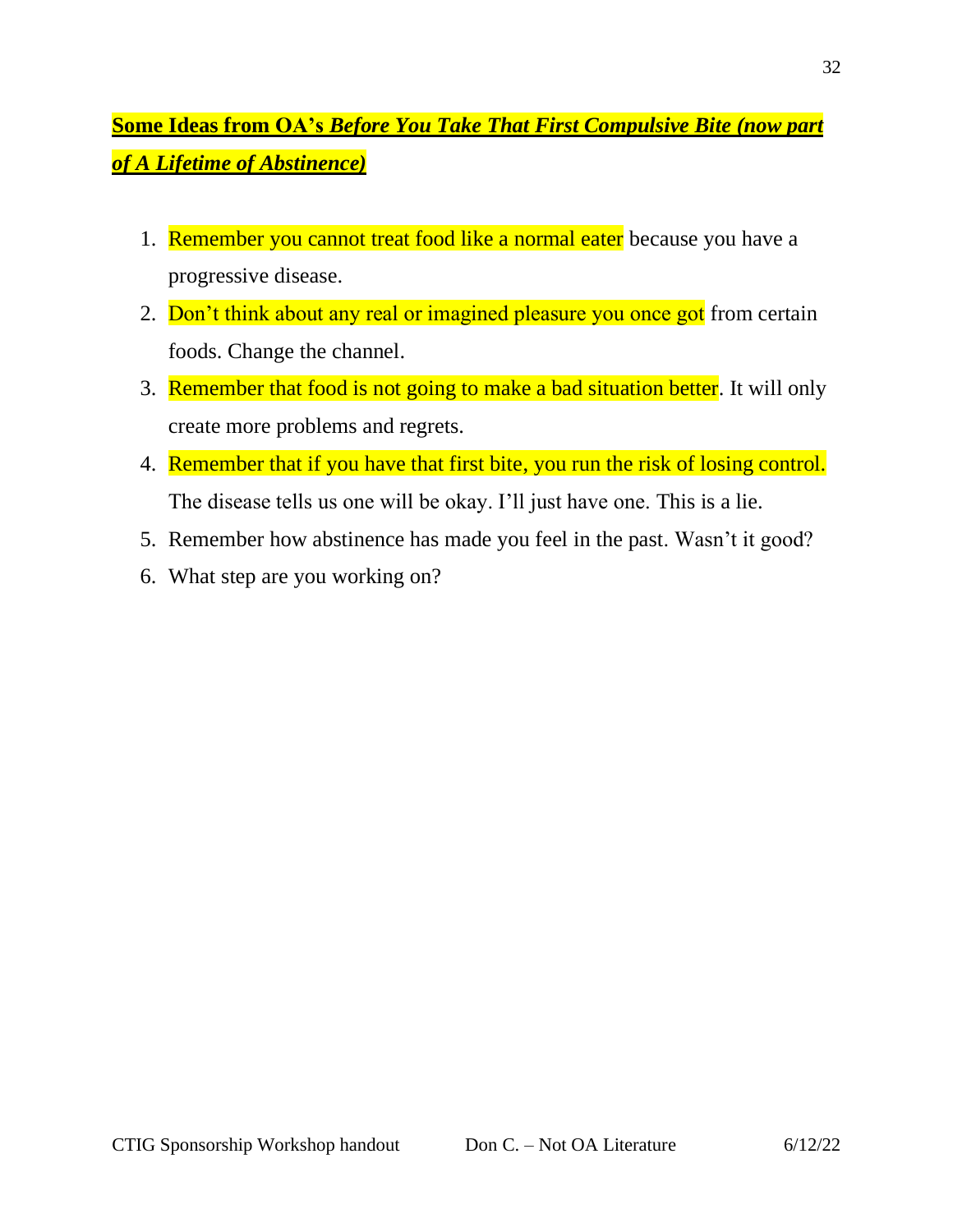# **Some ideas from OA's** *Think First*

Alternatives to eating:

- 1. Use the tools meeting, make calls, read literature, write about your feelings, do service..
- 2. Feelings may bring food thoughts, no matter how long we're here. Feelings will pass.
- 3. Remember we get stronger every time we face a situation without eating compulsively.
- 4. What is your plan of eating for the day? Any other action plans for the day?
- 5. Accept that a bite or two will not make a bad situation better.
- 6. Remember what you **lost** when you got abstinent: guilt, remorse and selfcondemnation.
- 7. What step are you working on?
- 8. For experienced people, what step or tool or slogan applies to this situation you're trying to escape from with food?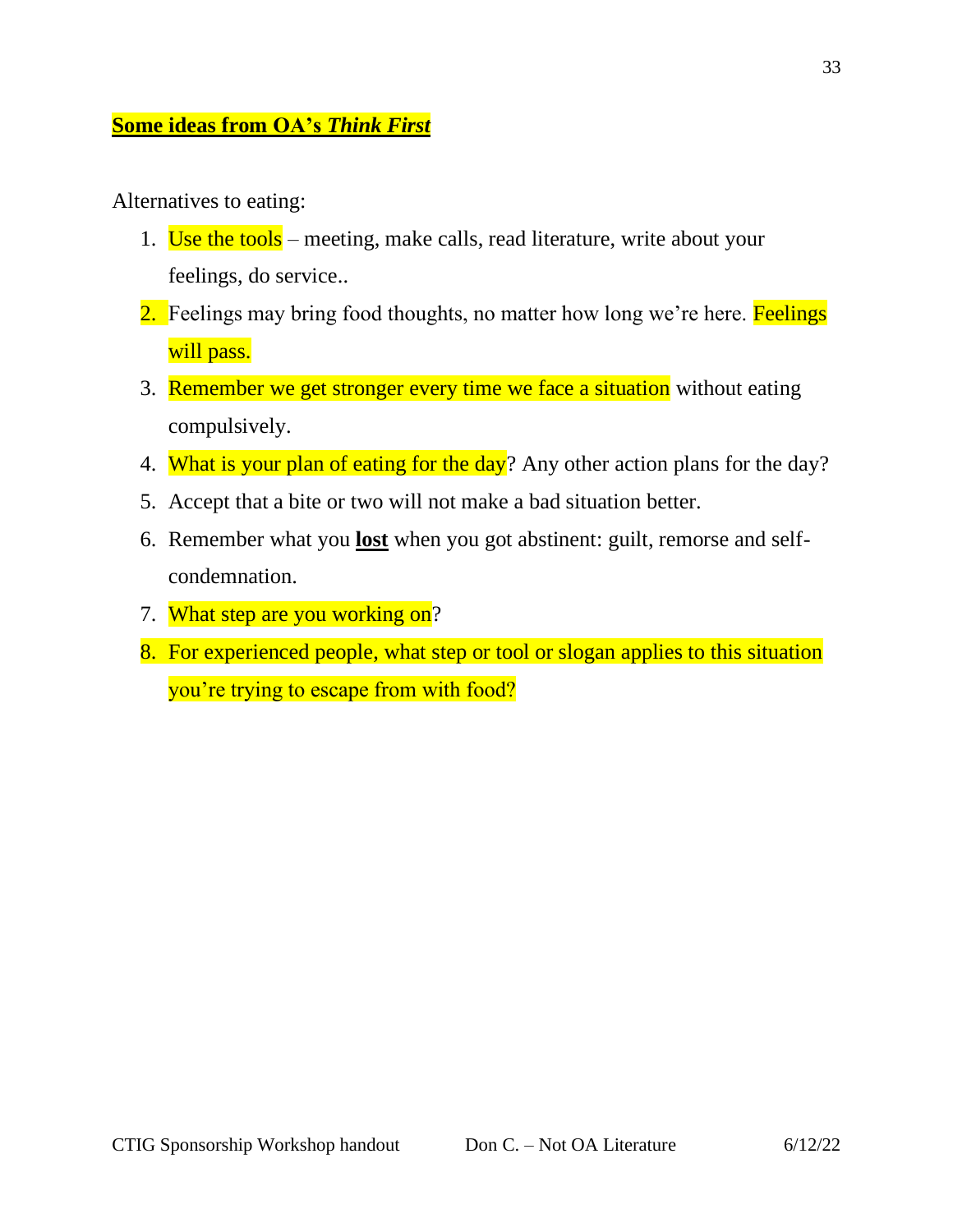# **Some ideas from OA's** *Strong Abstinence Checklist*

- 1. Did you rely on your HP to help you stay abstinent today?
- 2. Why do you think abstinence is so important?
- 3. Did you plan your food today? Was this thing you want to eat on that plan?
- 4. Isn't this thing you want to eat on your trigger food list? What happens when you eat trigger foods?
- 5. What tools did you use today?
- 6. Did you begin your day with reading and prayer?
- 7. How have you managed not to give in to the obsession in the past?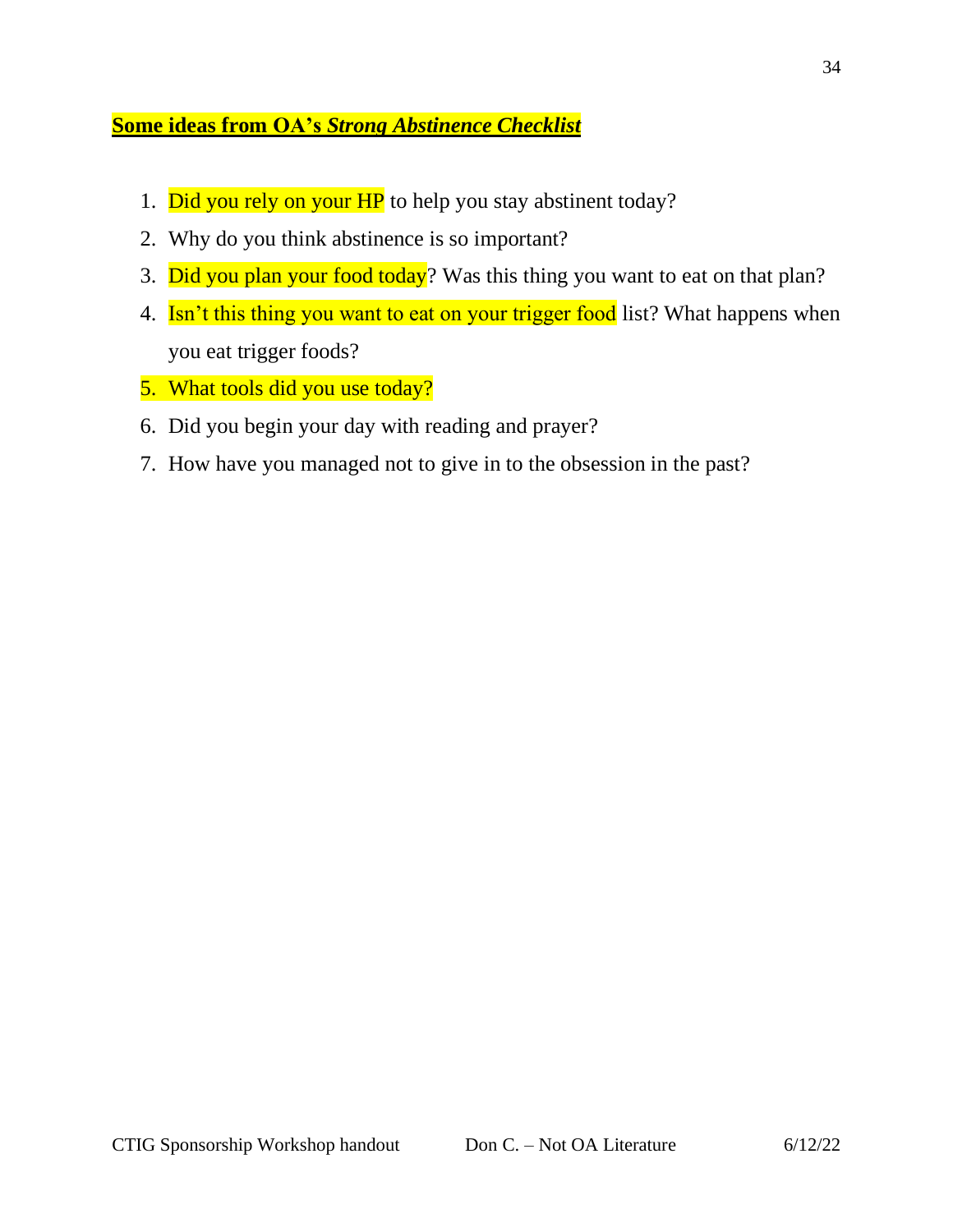# **Other ideas**

- 1. Do you truly accept you have a disease for life that means you can't treat food like normal eaters?
- 2. Do you accept that you can't handle this disease all by yourself?
- 3. Have you identified the flaws in your thinking that lead to the food obsession?
- 4. Have you forgiven those who have hurt you?
- 5. Have you made amends to those you have hurt?
- 6. Do you read and reflect on OA literature every day?
- 7. Do you accept that you have a disease, not simply a shortage of willpower?
- 8. Are you rebelling against our program for some reason?
- 9. Are you trying to work the program alone?
- 10. What are the alternatives to handling the feelings that you want to eat over?
- 11. Are any of our slogans applicable in your situation, e.g., ODAAT, FTF, LLL, LGLG?
- 12. Are you trying to control things that are not controllable, or putting unreasonable expectations on others?
- 13. Will you respect yourself later if you eat now? Do you like the feeling of self-respect?
- 14. What are the troublesome things in your life that you in fact cannot change? What can you change?
- 15. What were the things in yourself that you asked your HP to remove in Steps 6-7? Are they gone or are they still causing you trouble?
- 16. Move. Out of the kitchen. Out of the house. Walk around the block. Exercise. Move a muscle, change a thought.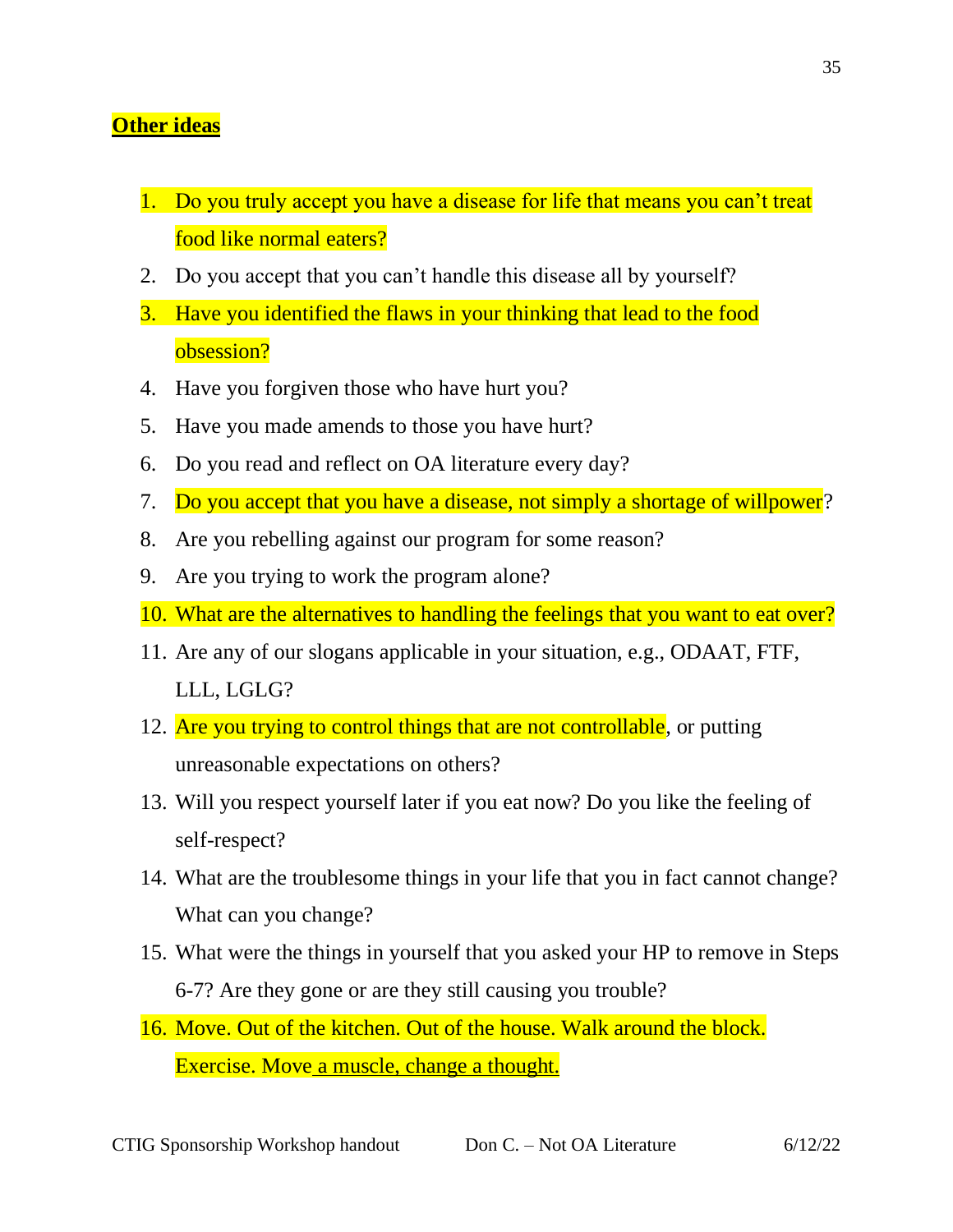# **For longer-term members**

- 1. What step principle applies to this situation?
- 2. Remember, you have a permanent but arrestable disease which means that you cannot deal with food like a normal eater.
- 3. Are you working 10,11,12 every day?
- 4. Are you giving service?
- 5. Are you sponsoring? Do you have a sponsor?
- 6. What were the key defects you identified in Steps 4-5? Are they gone now?
- 7. How many of the 9 tools are you working?
- 8. How many meetings a week do you attend?
- 9. Have you become complacent about your disease?
- 10.Do you do a gratitude list every day?
- 11.Are you suffering from HALT? (Don't get too hungry, angry, lonely, tired.)
- 12.Are you suffering from depression? What can you do about it?
- 13.Have you started eating some of the foods you had previously given up?
- 14.Do you remember that freedom isn't free?